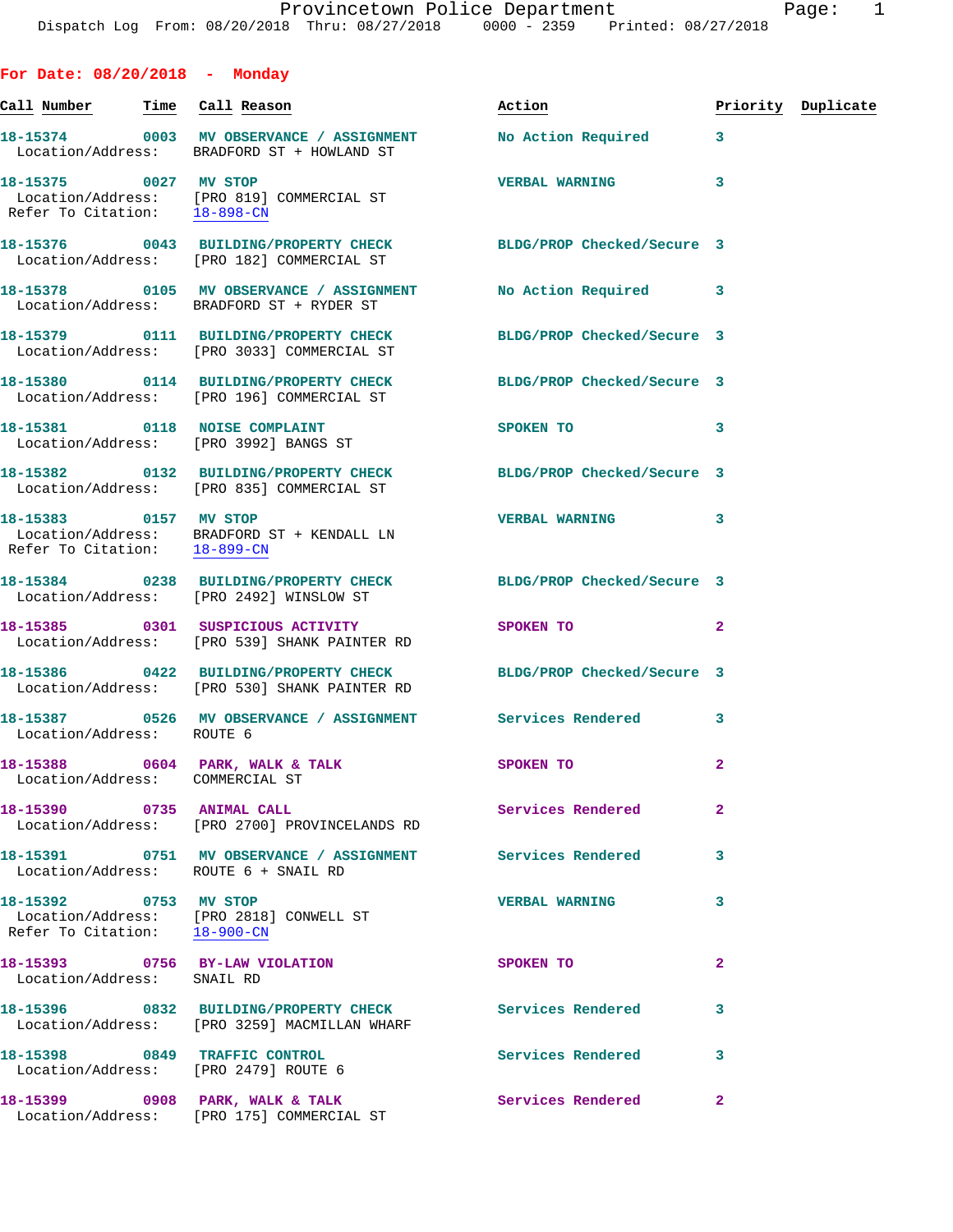|                                                                      | Provincetown Police Department<br>Dispatch Log From: 08/20/2018 Thru: 08/27/2018 0000 - 2359 Printed: 08/27/2018    |                           |                |
|----------------------------------------------------------------------|---------------------------------------------------------------------------------------------------------------------|---------------------------|----------------|
|                                                                      | 18-15401 0923 BUILDING/PROPERTY CHECK BLDG/PROP Checked/Secure 3<br>Location/Address: [PRO 447] JEROME SMITH RD     |                           |                |
|                                                                      | 18-15402 0931 LOST PROPERTY<br>Location/Address: [PRO 542] SHANK PAINTER RD                                         | Services Rendered         | 3              |
|                                                                      | 18-15403 0945 FOLLOW UP<br>Location/Address: [PRO 3093] OLD ANN PAGE WAY                                            | FOLLOW UP                 | $\overline{2}$ |
|                                                                      | 18-15407 1038 ASSIST DEPARTMENT / MUTUAL AID Services Rendered<br>Location/Address: [PRO 1493] UPPER MILLER HILL RD |                           | 3              |
| 18-15408 1104 MV HIT & RUN<br>Location/Address: BREWSTER ST          |                                                                                                                     | Services Rendered         | $\overline{2}$ |
| Location/Address: [PRO 506] PEARL ST<br>Refer To Accident: 18-103-AC | 18-15409 1118 MV COLLISION                                                                                          | Investigated              | 1              |
|                                                                      | 18-15410 1126 MEDICAL EMERGENCY<br>Location/Address: [PRO 440] HARRY KEMP WAY                                       | Transported to Hospital 1 |                |
| Location/Address: [TRU] SHORE RD                                     | 18-15411 1133 ASSIST DEPARTMENT / MUTUAL AID Referred to Other Agency 3                                             |                           |                |
| Location/Address: [PRO 2519] ROUTE 6                                 | 18-15413 1143 SUSPICIOUS ACTIVITY                                                                                   | Services Rendered         | $\mathbf{2}$   |
| Location/Address: [OT] AIRPORT RD                                    | 18-15415 1207 ASSIST DEPARTMENT / MUTUAL AID Referred to Other Agency 3                                             |                           |                |
| 18-15416 1235 LOST PROPERTY                                          | Location/Address: [PRO 542] SHANK PAINTER RD                                                                        | Services Rendered         | 3              |
|                                                                      | 18-15417 1309 MV OBSERVANCE / ASSIGNMENT Services Rendered<br>Location/Address: [PRO 2206] PILGRIMS LANDING         |                           | 3              |
| 18-15418 1328 MEDICAL EMERGENCY                                      | Location/Address: [PRO 440] HARRY KEMP WAY                                                                          | Transported to Hospital   | 1              |
|                                                                      | 18-15420 1426 PARK, WALK & TALK<br>Location: [PRO 3431] LOPES SQUARE                                                | Services Rendered         | $\mathbf{2}$   |
|                                                                      | 18-15419 1428 MV OBSERVANCE / ASSIGNMENT Services Rendered<br>Location/Address: BRADFORD ST + HOWLAND ST            |                           | 3              |
|                                                                      | 18-15422 1505 LOST PROPERTY<br>Location/Address: [PRO 2539] RYDER ST EXT                                            | Services Rendered         | 3              |
|                                                                      | 18-15423 1517 HARASSMENT / THREATS<br>Location/Address: [PRO 413] CONWELL ST                                        | Investigated              | $\mathbf{2}$   |
|                                                                      | 18-15424 1541 FOLLOW UP<br>Location/Address: [PRO 1885] FRANKLIN ST                                                 | <b>FOLLOW UP</b>          | $\mathbf{2}$   |
|                                                                      | 18-15425 1553 MEDICAL EMERGENCY<br>Location/Address: [PRO 2543] MACMILLAN WHARF                                     | <b>PATIENT REFUSAL</b>    | 1              |
| 18-15427 1635 MV STOP                                                | Location/Address: [PRO 2577] BRADFORD ST<br>Refer To Citation: 18-901-CN                                            | <b>VERBAL WARNING</b>     | 3              |
| 18-15428 1657 MV HIT & RUN                                           | Location/Address: [PRO 3296] SHANK PAINTER RD<br>Refer To Accident: 18-104-AC                                       | Services Rendered         | 2              |
|                                                                      | 18-15429 1719 MV OBSERVANCE / ASSIGNMENT Services Rendered<br>Location/Address: HOWLAND ST + BRADFORD ST            |                           | 3              |
| 18-15432 1752 GENERAL INFO                                           | Location/Address: [PRO 3430] COMMERCIAL ST                                                                          | <b>Services Rendered</b>  | 3              |

Page:  $2$ <br> $18$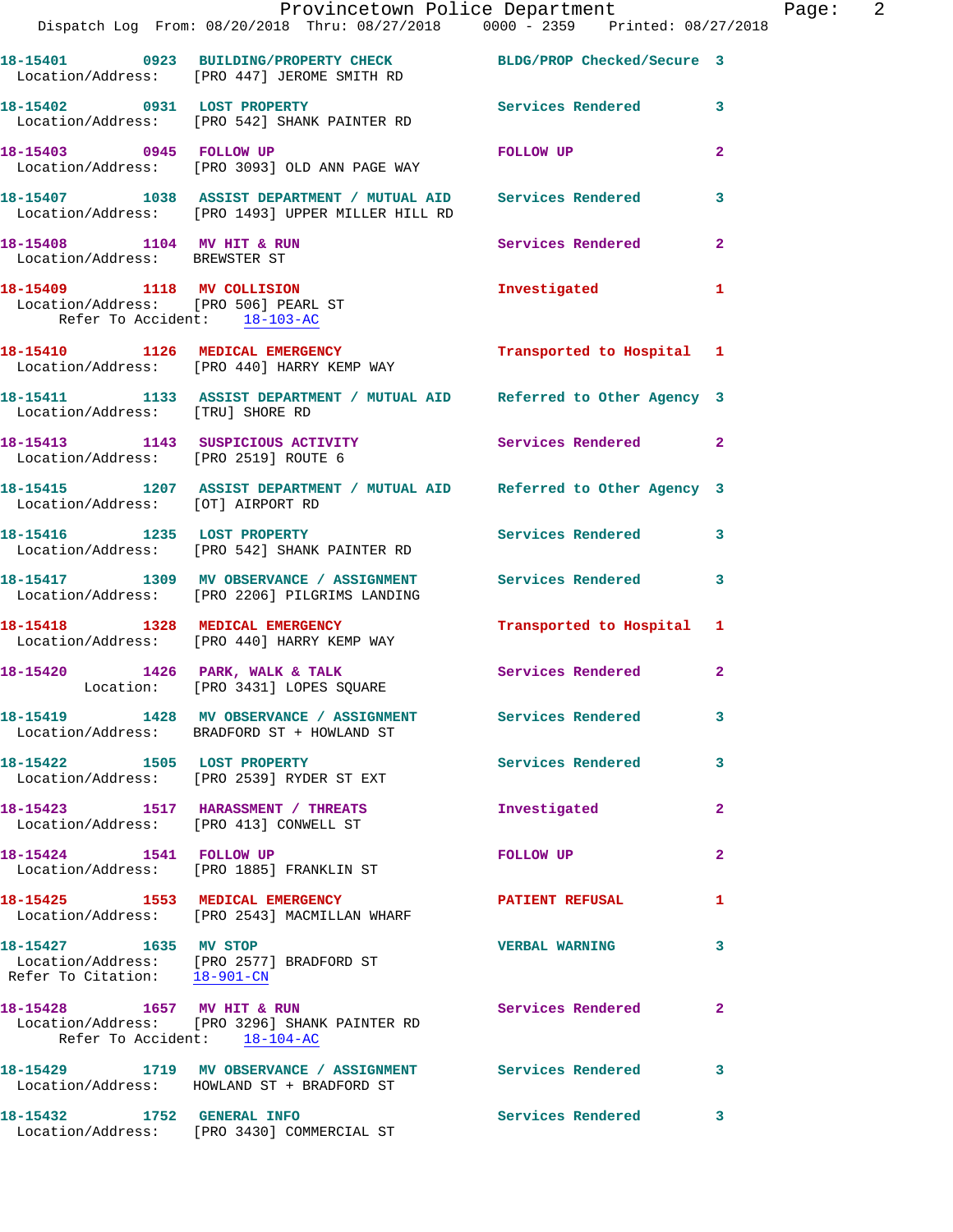Dispatch Log From: 08/20/2018 Thru: 08/27/2018 0000 - 2359 Printed: 08/27/2018

|                                                                                               | 18-15430 1754 FOLLOW UP<br>Location/Address: [PRO 3296] SHANK PAINTER RD                                      | Services Rendered          | $\overline{2}$ |
|-----------------------------------------------------------------------------------------------|---------------------------------------------------------------------------------------------------------------|----------------------------|----------------|
| 18-15431 1826 MV STOP<br>Location/Address: [PRO 2479] ROUTE 6<br>Refer To Citation: 18-902-CN |                                                                                                               | <b>VERBAL WARNING</b>      | 3              |
|                                                                                               | 18-15434 1908 BUILDING/PROPERTY CHECK BLDG/PROP Checked/Secure 3<br>Location/Address: [PRO 182] COMMERCIAL ST |                            |                |
|                                                                                               | 18-15435 1937 MEDICAL EMERGENCY<br>Location/Address: [PRO 1438] ATWOOD AVE                                    | PATIENT REFUSAL            | 1              |
| 18-15438 2034 DISORDERLY<br>Location/Address: [PRO 521] ROUTE 6                               |                                                                                                               | Peace Restored             | 1              |
| Location/Address: ROUTE 6 + SNAIL RD                                                          | 18-15437 2036 MV OBSERVANCE / ASSIGNMENT Services Rendered                                                    |                            | 3              |
|                                                                                               | 18-15439 2054 BUILDING/PROPERTY CHECK<br>Location/Address: [PRO 3259] MACMILLAN WHARF                         | BLDG/PROP Checked/Secure 3 |                |
| 18-15441 2158 LOST PROPERTY                                                                   | Location/Address: [PRO 542] SHANK PAINTER RD                                                                  | Services Rendered          | 3              |
|                                                                                               | 18-15443 2300 DISTURBANCE - FIGHT / ARGUMENT SPOKEN TO<br>Location/Address: [PRO 208] COMMERCIAL ST           |                            | 1              |
| 18-15444 2322 MV STOP<br>Location/Address: BRADFORD ST<br>Refer To Citation: 18-903-CN        |                                                                                                               | <b>VERBAL WARNING</b>      | 3              |
| 18-15445 2331 MV STOP                                                                         | Location/Address: BRADFORD ST + WASHINGTON AVE<br>Refer To Citation: $18-904-CN$                              | <b>VERBAL WARNING</b>      | 3              |
|                                                                                               | 18-15446 2343 BUILDING/PROPERTY CHECK<br>Location/Address: [PRO 3033] COMMERCIAL ST                           | BLDG/PROP Checked/Secure 3 |                |
|                                                                                               | 18-15447 2343 BUILDING/PROPERTY CHECK<br>Location/Address: [PRO 182] COMMERCIAL ST                            | BLDG/PROP Checked/Secure 3 |                |
|                                                                                               | 18-15448 2352 BUILDING/PROPERTY CHECK<br>Location/Address: [PRO 3259] MACMILLAN WHARF                         | Services Rendered          | 3              |
| For Date: $08/21/2018$ - Tuesday                                                              |                                                                                                               |                            |                |
| 18-15449 0003 DISORDERLY                                                                      | Location/Address: [PRO 484] MASONIC PL<br>Refer To Arrest: $18-189-AR$<br>Refer To Arrest: 18-190-AR          | Arrest(s) Made             | $\mathbf{1}$   |
|                                                                                               | 18-15450 0107 MV OBSERVANCE / ASSIGNMENT Services Rendered<br>Location/Address: HOWLAND ST + BRADFORD ST      |                            | 3              |
|                                                                                               | 18-15451 0139 SERVICE CALL - POLICE<br>Location/Address: [PRO 356] COMMERCIAL ST                              | SPOKEN TO                  | 3              |
|                                                                                               | 18-15452 0235 MEDICAL EMERGENCY<br>Location/Address: [PRO 2647] SHANK PAINTER RD                              | <b>PATIENT REFUSAL</b>     | $\mathbf{1}$   |
|                                                                                               | 18-15454 0621 BUILDING/PROPERTY CHECK<br>Location/Address: [PRO 2540] RACE POINT RD                           | <b>Services Rendered</b>   | 3              |
|                                                                                               | 18-15456 0747 ESCORT / TRANSPORT<br>Location/Address: [PRO 542] SHANK PAINTER RD                              | Transferred Custody 3      |                |
| 18-15457 0758 FOLLOW UP<br>Location/Address: HENSCHE LN                                       |                                                                                                               | FOLLOW UP                  | $\mathbf{2}$   |
|                                                                                               |                                                                                                               |                            |                |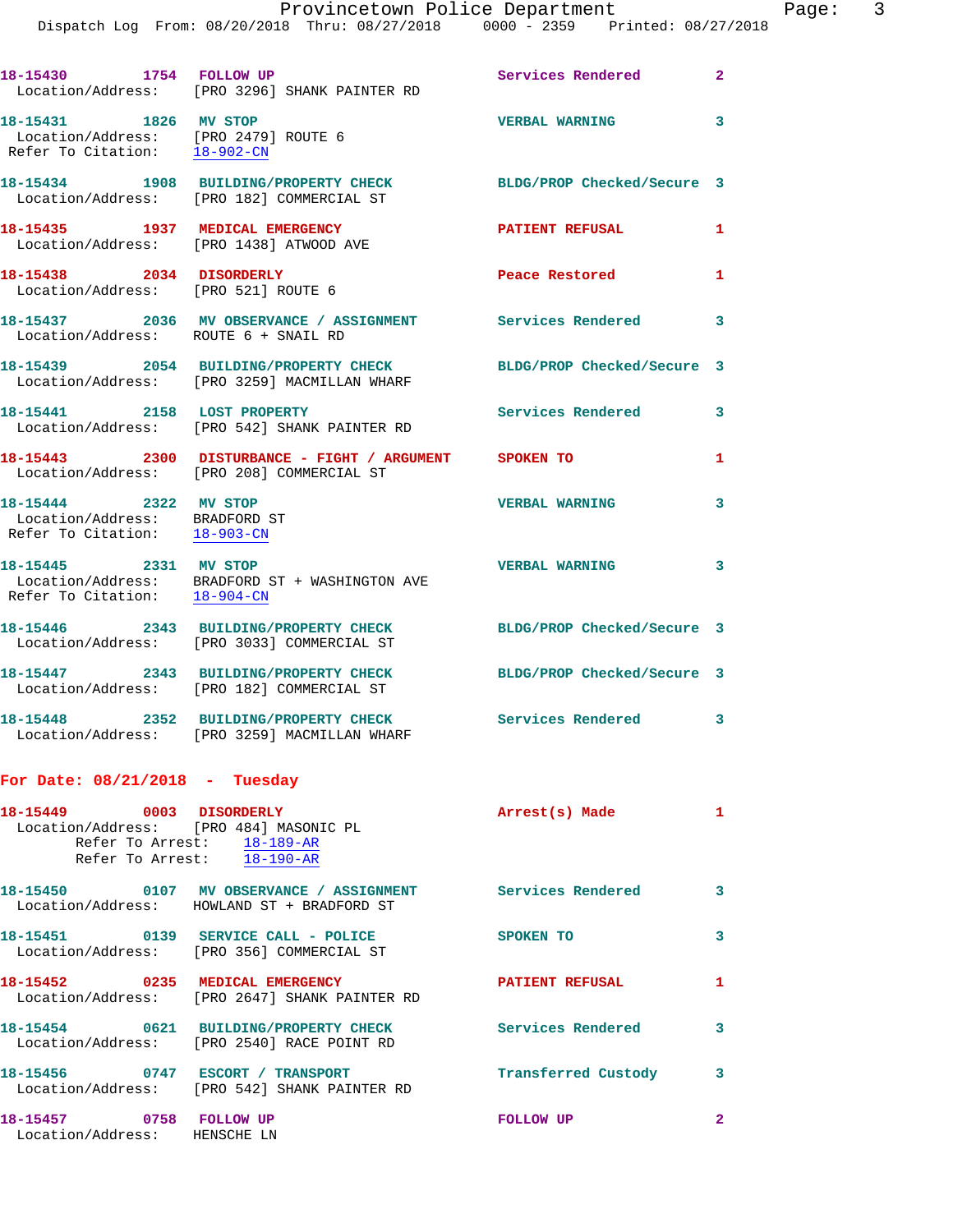Dispatch Log From: 08/20/2018 Thru: 08/27/2018 0000 - 2359 Printed: 08/27/2018

| 18-15458<br>0801 |      | NEIGHBOR COMPLAINT<br>Location/Address: [PRO 3007] HARRY KEMP WAY               | Services Rendered | 3              |
|------------------|------|---------------------------------------------------------------------------------|-------------------|----------------|
| 18-15459         | 0810 | MV COMPLAINT<br>Location/Address: [TRU 310] ROUTE 6                             | Services Rendered | $\overline{2}$ |
| 18-15460         | 0843 | <b>ANIMAL CALL</b><br>Location/Address: [PRO 3430] COMMERCIAL ST                | Could Not Locate  | 2              |
| 18-15461         |      | 1013 BUILDING/PROPERTY CHECK<br>Location/Address:    ROUTE 6 + SHANK PAINTER RD | Services Rendered | 3              |
| 18-15462         |      | 1031 ASSIST CITIZEN<br>Location/Address: [PRO 2520] PRINCE ST                   | Services Rendered | 3              |
| 18-15463         | 1045 | <b>BUILDING/PROPERTY CHECK</b>                                                  | Services Rendered | 3              |

Location/Address: [PRO 2483] COMMERCIAL ST

**18-15464 1102 FOLLOW UP FOLLOW UP 2**  Location/Address: [PRO 1493] UPPER MILLER HILL RD

Location/Address: [PRO 440] HARRY KEMP WAY

**18-15466 1129 MEDICAL EMERGENCY Transported to Hospital 1**  Location/Address: [PRO 539] SHANK PAINTER RD **18-15467 1142 MEDICAL EMERGENCY Transported to Hospital 1** 

**18-15468 1201 MV STOP Citation / Warning Issue 3**  Location/Address: [PRO 105] COMMERCIAL ST Refer To Citation: R8381360 Refer To Summons: 18-191-AR Refer To Field Int: 18-23-FI

| 18-15470 |      | 1206 SERVICE CALL - POLICE<br>Location/Address: [PRO 542] SHANK PAINTER RD | Services Rendered   |                         |  |
|----------|------|----------------------------------------------------------------------------|---------------------|-------------------------|--|
| 18-15471 | 1242 | LANDLORD / TENANT<br>Location/Address: [PRO 988] MECHANIC ST               | Services Rendered   | 2                       |  |
| 18-15472 | 1257 | INJURED SEAGULL<br>Location/Address: [PRO 542] SHANK PAINTER RD            | Transferred Custody | $\overline{\mathbf{2}}$ |  |

**18-15474 1338 LOST CELLPHONE Services Rendered 3**  Location/Address: [PRO 542] SHANK PAINTER RD

18-15475 1400 PARKED MV COMPLAINT **18-15475** Services Rendered 2 Location/Address: [PRO 75] CAPTAIN BERTIES WAY

**18-15476 1413 LOST RED CELLPHONE Services Rendered 3**  Location/Address: [PRO 542] SHANK PAINTER RD

**18-15477 1425 MEDICAL EMERGENCY Transported to Hospital 1**  Location/Address: [PRO 440] HARRY KEMP WAY

**18-15478 1549 MV OBSERVANCE / ASSIGNMENT Services Rendered 3**  Location/Address: [PRO 3440] ROUTE 6

**18-15479 1614 DISTURBANCE - FIGHT / ARGUMENT Services Rendered 1**  Location/Address: [PRO 2539] RYDER ST EXT

**18-15480 1634 MV STOP VERBAL WARNING 3**  Location/Address: [PRO 2539] RYDER ST EXT Refer To Citation: 18-905-CN

**18-15481 1638 MEDICAL EMERGENCY PATIENT REFUSAL 1**  Location/Address: [PRO 440] HARRY KEMP WAY

**18-15485 1701 FIRE - STRUCTURE Extinguished 1**  Location/Address: [PRO 4025] BRADFORD ST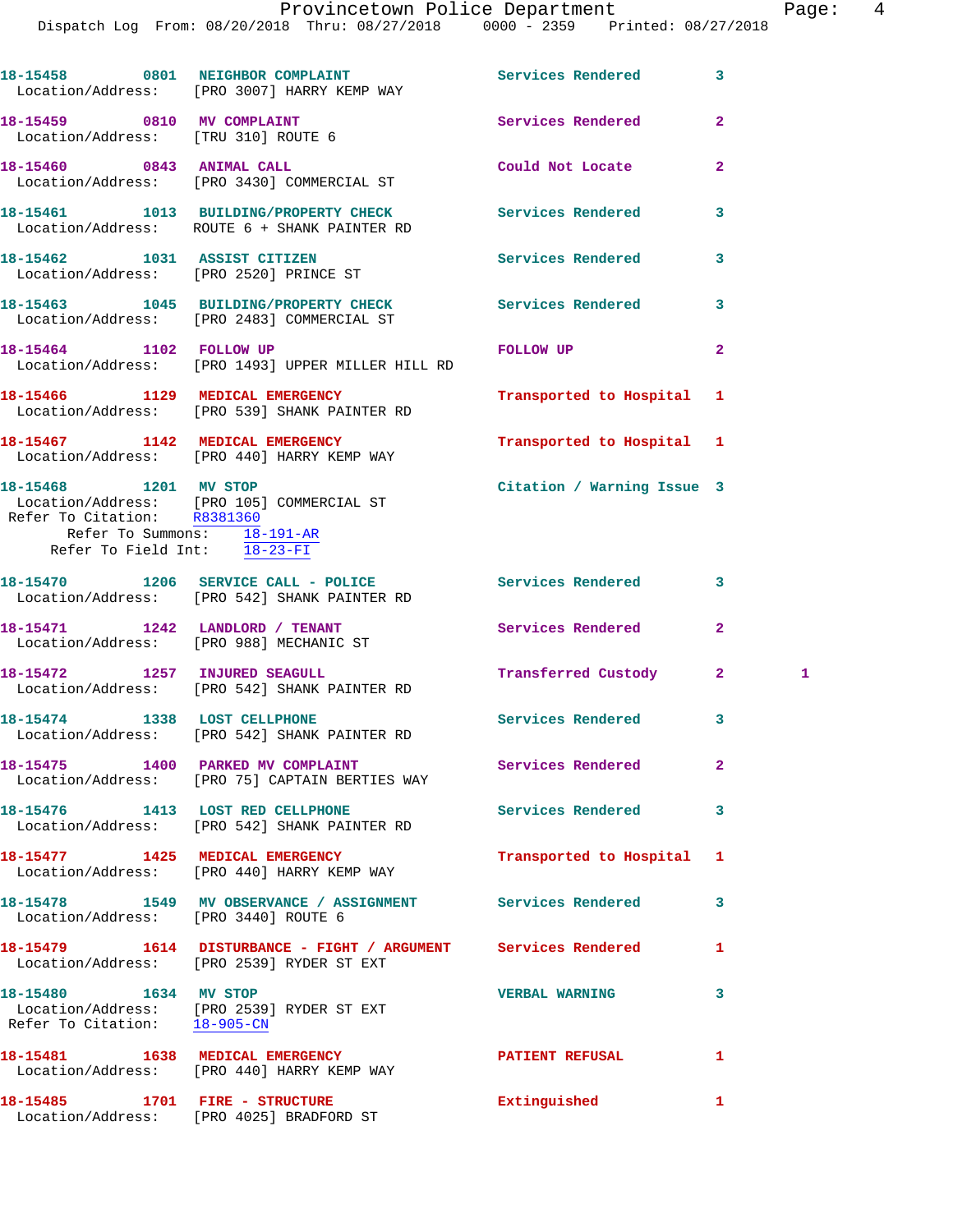|                                                                     | Provincetown Police Department<br>Dispatch Log From: 08/20/2018 Thru: 08/27/2018 0000 - 2359 Printed: 08/27/2018                                                        |                            |              |
|---------------------------------------------------------------------|-------------------------------------------------------------------------------------------------------------------------------------------------------------------------|----------------------------|--------------|
| Location/Address: [PRO 2479] ROUTE 6<br>Refer To Citation: R8381697 | 18-15486 1735 MV COMPLAINT COMO Citation / Warning Issue 2                                                                                                              |                            |              |
|                                                                     | 18-15487 1747 MEDICAL EMERGENCY<br>Location/Address: [PRO 3075] SHANK PAINTER RD                                                                                        | No Action Required         | 1            |
|                                                                     | 18-15488 1751 MEDICAL EMERGENCY<br>Location/Address: [PRO 1953] COMMERCIAL ST                                                                                           | Transported to Hospital    | 1            |
| 18-15489 1843 911 - GENERAL                                         | Location/Address: [PRO 269] COMMERCIAL ST                                                                                                                               | <b>GONE ON ARRIVAL</b>     | 1            |
|                                                                     | 18-15490 1905 COMPLAINT - GENERAL<br>Location/Address: [PRO 253] COMMERCIAL ST                                                                                          | <b>SPOKEN TO</b>           | 3            |
| 18-15492 1952 MV STOP                                               | Location/Address: [PRO 2518] ROUTE 6<br>Refer To Citation: $\frac{18-906-CN}{\ }$                                                                                       | <b>VERBAL WARNING</b>      | 3            |
| 18-15493 2003 BAR CHECK                                             | Location/Address: [PRO 356] COMMERCIAL ST                                                                                                                               | Services Rendered          | $\mathbf{2}$ |
|                                                                     | 18-15494 2031 BAR CHECK<br>Location/Address: [PRO 272] COMMERCIAL ST                                                                                                    | <b>Services Rendered</b>   | $\mathbf{2}$ |
|                                                                     | 18-15495 2045 BUILDING/PROPERTY CHECK BLDG/PROP Checked/Secure 3<br>Location/Address: [PRO 182] COMMERCIAL ST                                                           |                            |              |
|                                                                     | 18-15496 2056 BY-LAW VIOLATION<br>Location/Address: [PRO 2266] COMMERCIAL ST                                                                                            | <b>VERBAL WARNING</b>      | $\mathbf{2}$ |
|                                                                     | 18-15497 2109 MEDICAL EMERGENCY<br>Location/Address: [PRO 3222] ALDEN ST                                                                                                | Transported to Hospital 1  |              |
|                                                                     | 18-15498 2139 BUILDING/PROPERTY CHECK BLDG/PROP Checked/Secure 3<br>Location/Address: [PRO 521] ROUTE 6                                                                 |                            |              |
|                                                                     | 18-15500 2208 BUILDING/PROPERTY CHECK BLDG/PROP Checked/Secure 3<br>Location/Address: [PRO 105] COMMERCIAL ST                                                           |                            |              |
| For Date: $08/22/2018$ - Wednesday                                  |                                                                                                                                                                         |                            |              |
| Location/Address: [PRO 554] TREMONT ST                              | 18-15501 0010 BUILDING/PROPERTY CHECK BLDG/PROP Checked/Secure 3                                                                                                        |                            |              |
|                                                                     | 18-15502 0029 BUILDING/PROPERTY CHECK<br>Location/Address: [PRO 488] MAYFLOWER ST                                                                                       | BLDG/PROP Checked/Secure 3 |              |
|                                                                     | 18-15503 0058 MV OBSERVANCE / ASSIGNMENT Services Rendered<br>Location/Address: HOWLAND ST + BRADFORD ST                                                                |                            | 3            |
| 18-15504 0104 MV STOP                                               | Location/Address: COMMERCIAL ST + GOSNOLD ST<br>Refer To Citation: $\frac{18-907-CN}{\pi}$                                                                              | <b>VERBAL WARNING</b>      | 3            |
|                                                                     | 18-15507 0144 DISTURBANCE - FIGHT / ARGUMENT Arrest(s) Made<br>Location/Address: [PRO 3259] MACMILLAN WHARF<br>Refer To Arrest: 18-192-AR<br>Refer To Arrest: 18-193-AR |                            | 1            |
| Location/Address: [PRO 413] CONWELL ST                              | 18-15506 0148 BUILDING/PROPERTY CHECK BLDG/PROP Checked/Secure 3                                                                                                        |                            |              |
|                                                                     | 18-15509 0221 COMPLAINT - GENERAL<br>Location/Address: [PRO 602] STANDISH ST                                                                                            | <b>Services Rendered</b>   | 3            |

**18-15510 0515 BUILDING/PROPERTY CHECK Services Rendered 3** 

Location/Address: [PRO 3430] COMMERCIAL ST

Page: 5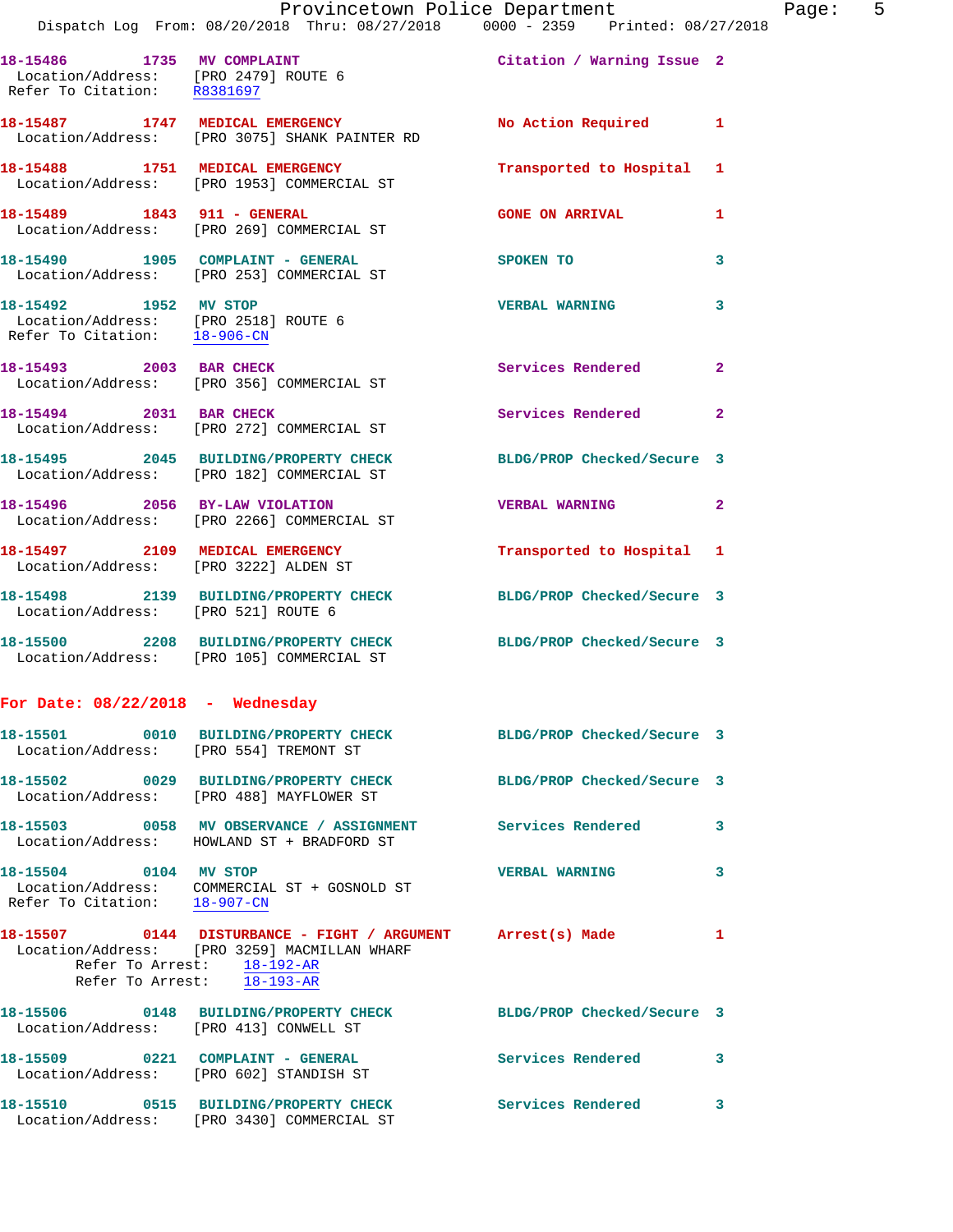|                           | Dispatch Log From: 08/20/2018 Thru: 08/27/2018 0000 - 2359 Printed: 08/27/2018                                                                                                | Provincetown Police Department Page: 6 |              |
|---------------------------|-------------------------------------------------------------------------------------------------------------------------------------------------------------------------------|----------------------------------------|--------------|
|                           |                                                                                                                                                                               |                                        |              |
|                           | 18-15511 0531 ANIMAL CALL Services Rendered 2<br>Location/Address: [PRO 1245] SEASHORE PARK DR                                                                                |                                        |              |
|                           | 18-15512 0600 MV DISABLED Services Rendered 2<br>Location/Address: [PRO 519] RACE POINT RD                                                                                    |                                        |              |
|                           | 18-15513    0612    SERVICE    CALL - POLICE    Services Rendered    3<br>Location/Address: [PRO 4081] COURT ST                                                               |                                        |              |
|                           | 18-15515 0812 ESCORT / TRANSPORT <b>Example 18-15515</b> 18-15515<br>Location/Address: [PRO 542] SHANK PAINTER RD<br>Refer To Arrest: 18-192-AR<br>Refer To Arrest: 18-193-AR |                                        |              |
|                           | 18-15516 0904 FOLLOW UP<br>Location/Address: [PRO 3259] MACMILLAN WHARF                                                                                                       | FOLLOW UP 2                            |              |
|                           | 18-15517 0919 MEDICAL EMERGENCY<br>Location/Address: ALDEN ST + CEMETERY RD                                                                                                   | Transported to Hospital 1              | 1            |
|                           | 18-15518 0948 MEDICAL EMERGENCY<br>Location/Address: [PRO 1778] SHANK PAINTER RD                                                                                              | Transported to Hospital 1              |              |
|                           | 18-15520 1012 FOLLOW UP<br>Location/Address: [PRO 542] SHANK PAINTER RD<br>Refer To Arrest: 18-192-AR                                                                         | Referred to Other Agency 2             |              |
|                           | 18-15522 1021 PROPERTY DAMAGE<br>Location/Address: [PRO 1333] COMMERCIAL ST<br>Refer To Accident: 18-105-AC                                                                   | Services Rendered 3                    |              |
|                           | 18-15521 1023 PARK, WALK & TALK 6 FOLLOW UP 2<br>Location: [PRO 3431] LOPES SQUARE                                                                                            |                                        |              |
|                           | 18-15523 1032 MEDICAL EMERGENCY<br>Location/Address: [PRO 440] HARRY KEMP WAY                                                                                                 | Transported to Hospital 1              |              |
|                           | 18-15524 1035 ASSIST DEPARTMENT / MUTUAL AID Services Rendered 3<br>Location/Address: [PRO 1892] SHANK PAINTER RD                                                             |                                        |              |
|                           | 18-15525 1039 SUSPICIOUS ACTIVITY<br>Location/Address: [PRO 376] COMMERCIAL ST<br>Refer To Arrest: 18-194-AR                                                                  | SPOKEN TO                              | 2            |
|                           | 18-15527 1107 ALARM - GENERAL<br>Location/Address: [PRO 864] COMMERCIAL ST<br>Refer To Arrest: 18-194-AR                                                                      | Arrest(s) Made 1                       |              |
|                           | 18-15528 1155 BUILDING/PROPERTY CHECK BLDG/PROP Checked/Secure 3<br>Location/Address: [PRO 3259] MACMILLAN WHARF                                                              |                                        |              |
| 18-15529 1331 ANIMAL CALL | Location/Address: [PRO 516] RACE POINT RD                                                                                                                                     | Services Rendered 2                    |              |
|                           | 18-15530 1404 ESCORT / TRANSPORT<br>Location/Address: [PRO 542] SHANK PAINTER RD<br>Refer To Arrest: 18-194-AR                                                                | Transferred Custody 3                  |              |
|                           | 18-15535   1610   SERVICE CALL - SCHOOL<br>Location/Address: [PRO 488] MAYFLOWER ST                                                                                           | Services Rendered                      | 3            |
|                           | 18-15532 1615 BUILDING/PROPERTY CHECK BLDG/PROP Checked/Secure 3<br>Location/Address: [PRO 1778] SHANK PAINTER RD                                                             |                                        |              |
| 18-15533 1620 FOLLOW UP   | Location/Address: [PRO 376] COMMERCIAL ST                                                                                                                                     | FOLLOW UP                              | $\mathbf{2}$ |
|                           | 1625 BUILDING/PROPERTY CHECK BLDG/PROP Checked/Secure 3<br>Location/Address: [PRO 519] RACE POINT RD                                                                          |                                        |              |
|                           | 18-15537 1651 PARK, WALK & TALK                                                                                                                                               | <b>Services Rendered</b>               | $\mathbf{2}$ |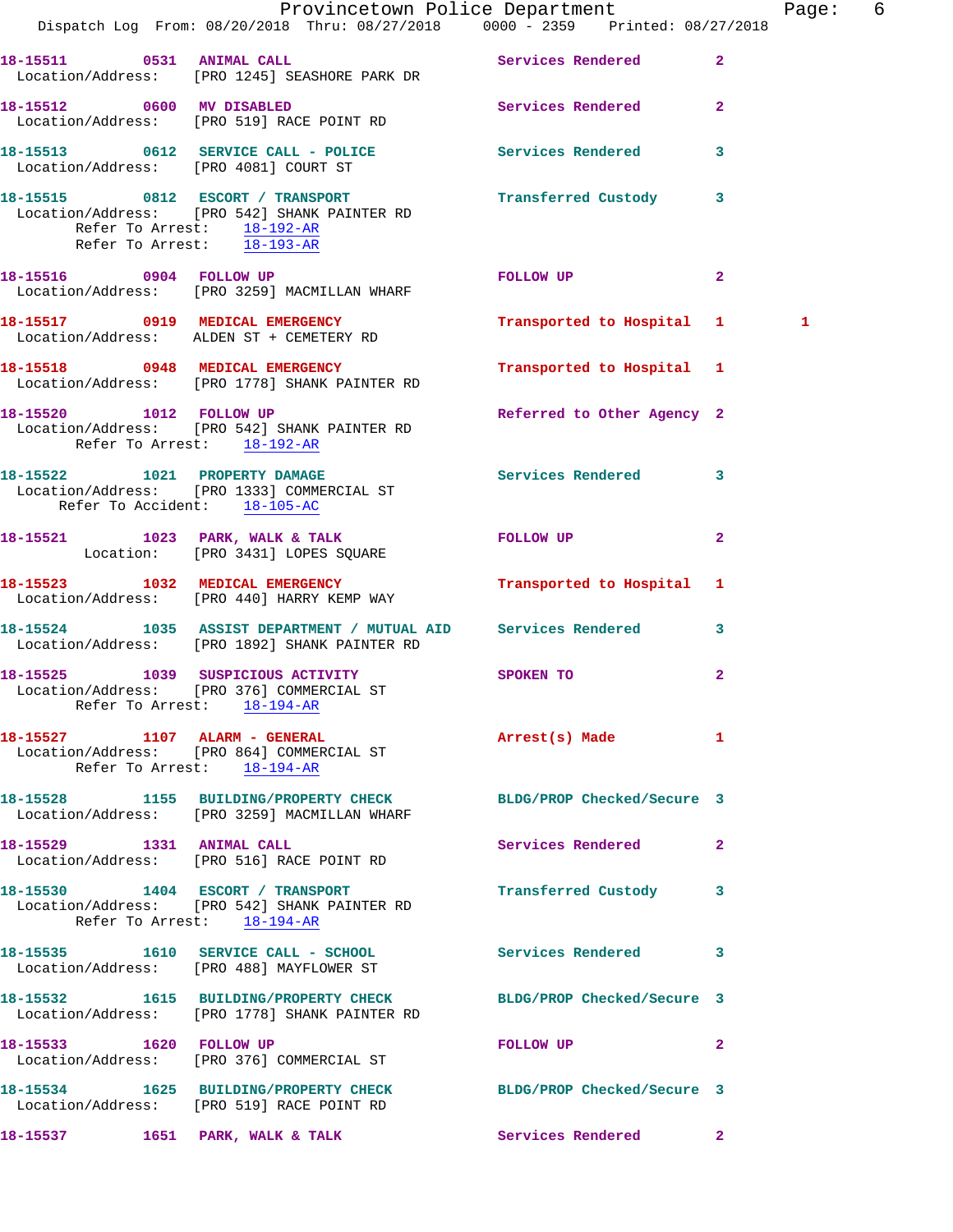|                                                                      | Dispatch Log From: 08/20/2018 Thru: 08/27/2018 0000 - 2359 Printed: 08/27/2018                                      | Provincetown Police Department |                | Page: | 7 |
|----------------------------------------------------------------------|---------------------------------------------------------------------------------------------------------------------|--------------------------------|----------------|-------|---|
|                                                                      | Location/Address: [PRO 105] COMMERCIAL ST                                                                           |                                |                |       |   |
|                                                                      | 18-15538 1725 LOST CREDIT CARD Services Rendered 3<br>Location/Address: [PRO 542] SHANK PAINTER RD                  |                                |                |       |   |
|                                                                      | 18-15540 1819 TRESPASS<br>Location/Address: [PRO 376] COMMERCIAL ST                                                 | <b>GONE ON ARRIVAL</b>         | 2              |       |   |
|                                                                      | 18-15541 1905 MEDICAL EMERGENCY 1 PATIENT REFUSAL 1<br>Location/Address: [PRO 3443] COMMERCIAL ST                   |                                |                | 1     |   |
| 18-15542 1919 MV DISABLED<br>Location/Address: ROUTE 6               |                                                                                                                     | Services Rendered              | $\overline{2}$ |       |   |
|                                                                      | 18-15543 1929 MV DISABLED<br>Location/Address: [PRO 146] COMMERCIAL ST                                              | Services Rendered 2            |                |       |   |
|                                                                      | 18-15545   2048   BUILDING/PROPERTY CHECK   BLDG/PROP Checked/Secure 3<br>Location/Address: [PRO 182] COMMERCIAL ST |                                |                |       |   |
|                                                                      | 18-15546 2112 BUILDING/PROPERTY CHECK BLDG/PROP Checked/Secure 3<br>Location/Address: [PRO 4080] RYDER ST EXT       |                                |                |       |   |
|                                                                      | 18-15547 2113 BUILDING/PROPERTY CHECK<br>Location/Address: [PRO 526] RYDER ST EXT                                   | BLDG/PROP Checked/Secure 3     |                |       |   |
| Location/Address: ROUTE 6 + SNAIL RD<br>Refer To Citation: 18-908-CN | 18-15548 2113 MV STOP                                                                                               | <b>VERBAL WARNING</b>          | 3              |       |   |
| 18-15549 2138 MV STOP                                                | Location/Address: ATLANTIC AVE + BRADFORD ST<br>Refer To Citation: $\frac{18-909-CN}{\pi}$                          | <b>VERBAL WARNING</b>          | 3              |       |   |
|                                                                      | 18-15550 2239 COMPLAINT - GENERAL Services Rendered<br>Location/Address: [PRO 129] COMMERCIAL ST                    |                                | 3              |       |   |
|                                                                      | 18-15551 2322 COMPLAINT - GENERAL<br>Location/Address: [PRO 253] COMMERCIAL ST                                      | <b>SPOKEN TO</b>               | 3              |       |   |
|                                                                      | 18-15552 2339 NOISE COMPLAINT<br>Location/Address: [PRO 1953] COMMERCIAL ST                                         | <b>SPOKEN TO</b>               | 3              |       |   |
| For Date: $08/23/2018$ - Thursday                                    |                                                                                                                     |                                |                |       |   |
|                                                                      | 18-15554 0011 BUILDING/PROPERTY CHECK BLDG/PROP Checked/Secure 3<br>Location/Address: [PRO 186] COMMERCIAL ST       |                                |                |       |   |
| Location/Address: [PRO 2521] ROUTE 6                                 | 18-15555 0022 MV OBSERVANCE / ASSIGNMENT Services Rendered 3                                                        |                                |                |       |   |
|                                                                      | 18-15556 0026 MV STOP<br>Location: [PRO 3672] TOWN LINE/LAKE<br>Refer To Citation: $\frac{18-910-CN}{\ }$           | <b>VERBAL WARNING</b>          | 3              |       |   |
|                                                                      | 18-15557 0044 ASSIST DEPARTMENT / MUTUAL AID Services Rendered 3<br>Location: [PRO 3672] TOWN LINE/OVER THE LINE    |                                |                |       |   |
|                                                                      | 18-15558 0050 BY-LAW VIOLATION<br>Location/Address: [PRO 3033] COMMERCIAL ST                                        | SPOKEN TO                      | $\mathbf{2}$   |       |   |
|                                                                      | 18-15559 0052 BUILDING/PROPERTY CHECK SPOKEN TO<br>Location/Address: [PRO 182] COMMERCIAL ST                        |                                | 3              |       |   |
|                                                                      | 18-15560 0102 BUILDING/PROPERTY CHECK BLDG/PROP Checked/Secure 3<br>Location/Address: [PRO 3033] COMMERCIAL ST      |                                |                |       |   |
|                                                                      | 18-15562 0116 DISTURBANCE - FIGHT / ARGUMENT SPOKEN TO<br>Location/Address: [PRO 165] COMMERCIAL ST                 |                                | $\mathbf{1}$   |       |   |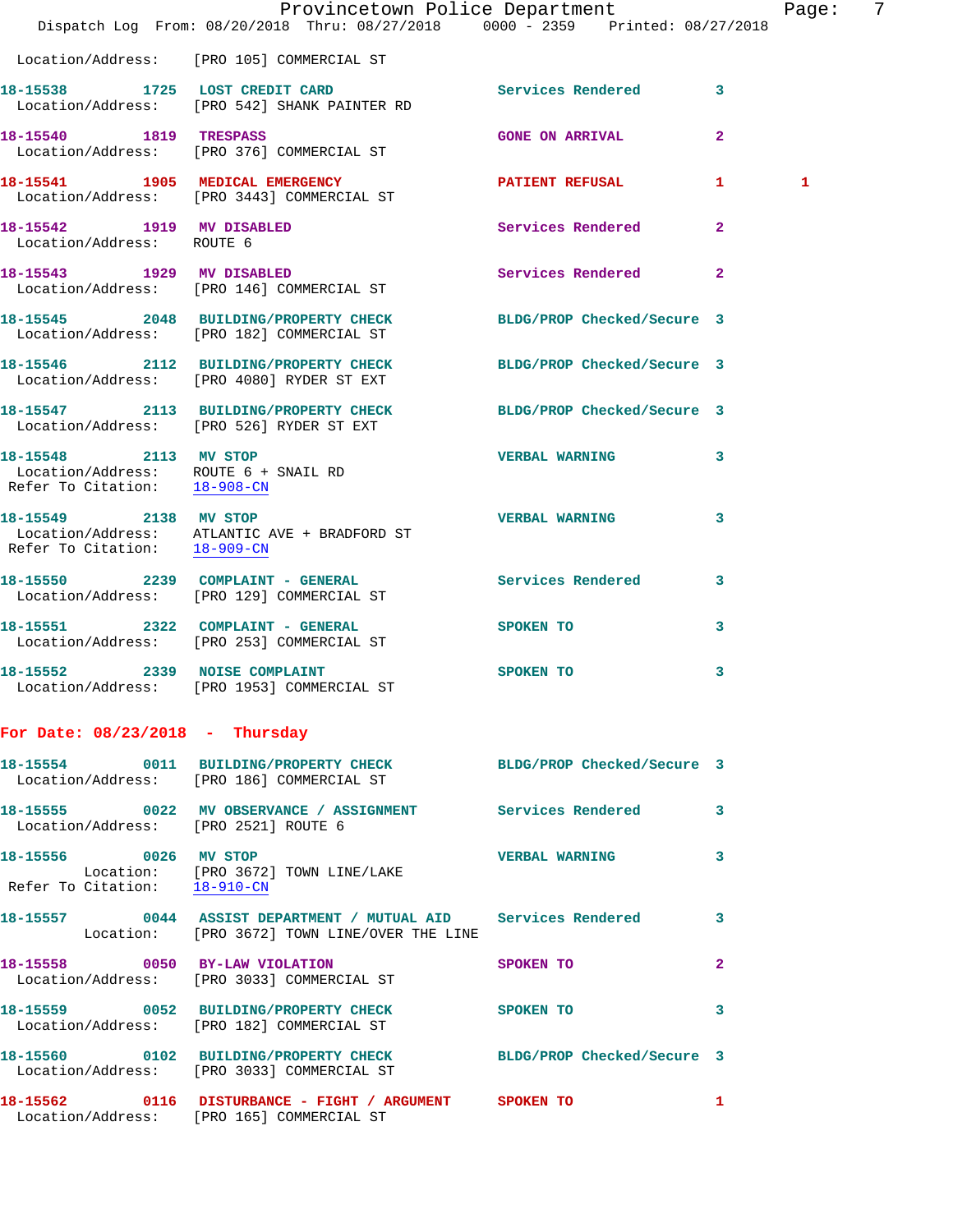|                                                                                                 | Provincetown Police Department<br>Dispatch Log From: 08/20/2018 Thru: 08/27/2018 0000 - 2359 Printed: 08/27/2018 |                            |                |
|-------------------------------------------------------------------------------------------------|------------------------------------------------------------------------------------------------------------------|----------------------------|----------------|
|                                                                                                 | 18-15564 0405 BUILDING/PROPERTY CHECK BLDG/PROP Checked/Secure 3<br>Location/Address: [PRO 440] HARRY KEMP WAY   |                            |                |
|                                                                                                 | 18-15565 0452 FIRE - CO ALARM<br>Location/Address: [PRO 1251] SEASHORE PARK DR                                   | <b>Services Rendered</b>   | 1              |
|                                                                                                 | 18-15566 0619 BUILDING/PROPERTY CHECK Services Rendered<br>Location/Address: [PRO 2490] PROVINCELANDS RD         |                            | 3              |
| 18-15567 0749 FOLLOW UP<br>Location/Address: [PRO 1497] ARCH ST<br>Refer To Field Int: 18-24-FI |                                                                                                                  | Services Rendered          | $\mathbf{2}$   |
| 18-15568 0818 PET PANTRY                                                                        | Location/Address: [PRO 3296] SHANK PAINTER RD                                                                    | <b>Services Rendered</b>   | $\overline{a}$ |
| 18-15569 0834 MV COMPLAINT                                                                      | Location/Address: [PRO 2512] JEROME SMITH RD                                                                     | <b>Services Rendered</b>   | $\mathbf{2}$   |
|                                                                                                 | 18-15571 0845 BUILDING/PROPERTY CHECK<br>Location/Address: [PRO 3500] STABLE PATH                                | BLDG/PROP Checked/Secure 3 |                |
| Location/Address: COMMERCIAL ST                                                                 | 18-15572 0852 PARK, WALK & TALK                                                                                  | Services Rendered          | $\overline{2}$ |
| 18-15573 0857 CELL CHECK                                                                        | Location/Address: [PRO 542] SHANK PAINTER RD                                                                     | <b>Services Rendered</b>   | 3              |
| 18-15576 0930 GENERAL INFO<br>Location/Address: COMMERCIAL ST                                   |                                                                                                                  | Services Rendered          | 3              |
|                                                                                                 | 18-15577 0959 SERVICE CALL - POLICE<br>Location/Address: [PRO 3343] SEASHORE PARK DR                             | FOLLOW UP                  | 3              |
|                                                                                                 | 18-15579 1006 PARKING COMPLAINT<br>Location/Address: PLEASANT ST + BROWNE ST                                     | Could Not Locate           | 3              |
|                                                                                                 | 18-15581 1031 MEDICAL EMERGENCY<br>Location/Address: [PRO 440] HARRY KEMP WAY                                    | Transported to Hospital    | 1              |
| Location/Address: [PRO 2521] ROUTE 6                                                            | 18-15580 1033 MV OBSERVANCE / ASSIGNMENT Services Rendered                                                       |                            | 3              |
| 18-15582 1043 MV STOP<br>Location/Address: [PRO 2513] ROUTE 6<br>Refer To Citation: 18-911-CN   |                                                                                                                  | <b>VERBAL WARNING</b>      | 3              |
|                                                                                                 | 18-15583 1116 BUILDING/PROPERTY CHECK<br>Location/Address: [PRO 2206] PILGRIMS LANDING                           | <b>Services Rendered</b>   | 3              |
| 18-15586 1118 PARK, WALK & TALK                                                                 | Location/Address: [PRO 537] SHANK PAINTER RD                                                                     | Services Rendered          | $\mathbf{2}$   |
|                                                                                                 | 18-15585 1124 BUILDING/PROPERTY CHECK<br>Location/Address: [PRO 3259] MACMILLAN WHARF                            | BLDG/PROP Checked/Secure 3 |                |
| 18-15588 1142 PARKING COMPLAINT                                                                 | Location/Address: NICKERSON ST + COMMERCIAL ST                                                                   | <b>GONE ON ARRIVAL</b>     | 3              |
|                                                                                                 | 18-15589 1143 MEDICAL EMERGENCY<br>Location/Address: [PRO 542] SHANK PAINTER RD                                  | Transported to Hospital    | 1              |
|                                                                                                 | 18-15590 1201 BUILDING/PROPERTY CHECK<br>Location/Address: [PRO 3259] MACMILLAN WHARF                            | BLDG/PROP Checked/Secure 3 |                |
|                                                                                                 | 18-15591 1203 DISTURBANCE - FIGHT / ARGUMENT No Action Required<br>Location/Address: [PRO 105] COMMERCIAL ST     |                            | 1              |
|                                                                                                 | 18-15593 1255 BUILDING/PROPERTY CHECK<br>Location/Address: [PRO 526] RYDER ST EXT                                | BLDG/PROP Checked/Secure 3 |                |

Page: 8<br><sup>18</sup>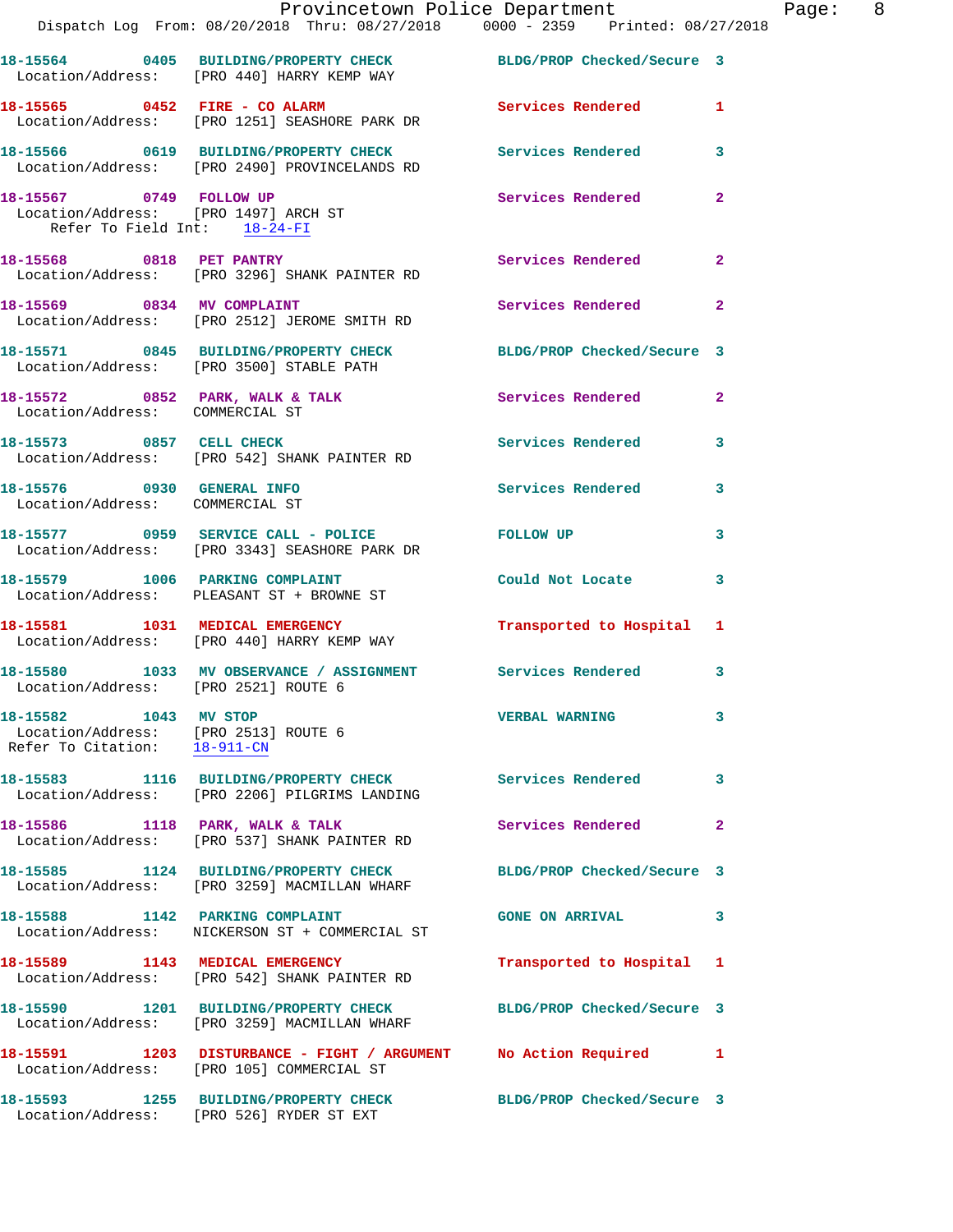|                                                                                               | Dispatch Log From: 08/20/2018 Thru: 08/27/2018 0000 - 2359 Printed: 08/27/2018                                    | Provincetown Police Department | Page: 9        |
|-----------------------------------------------------------------------------------------------|-------------------------------------------------------------------------------------------------------------------|--------------------------------|----------------|
|                                                                                               | 18-15594 1311 ANIMAL CALL<br>Location/Address: [PRO 516] RACE POINT RD                                            | Services Rendered              | $\mathbf{2}$   |
|                                                                                               | 18-15596 1337 ANIMAL CALL<br>Location/Address: [PRO 63] BRADFORD ST EXT                                           | Transferred Custody 2          |                |
|                                                                                               | 18-15597 1353 MEDICAL EMERGENCY<br>Location/Address: [PRO 440] HARRY KEMP WAY                                     | Transported to Hospital 1      |                |
|                                                                                               | 18-15598 1506 911 - GENERAL<br>Location/Address: [PRO 414] CONWELL ST                                             | Services Rendered 1            |                |
|                                                                                               | 18-15600 1529 BUILDING/PROPERTY CHECK<br>Location/Address: [PRO 105] COMMERCIAL ST                                | BLDG/PROP Checked/Secure 3     |                |
|                                                                                               | 18-15601 1554 BUILDING/PROPERTY CHECK BLDG/PROP Checked/Secure 3<br>Location/Address: [PRO 1778] SHANK PAINTER RD |                                |                |
|                                                                                               | 18-15602 1603 BUILDING/PROPERTY CHECK BLDG/PROP Checked/Secure 3<br>Location/Address: [PRO 182] COMMERCIAL ST     |                                |                |
|                                                                                               | 18-15603 1616 ANIMAL CALL<br>Location/Address: [PRO 2638] COMMERCIAL ST                                           | <b>Services Rendered</b>       | $\mathbf{2}$   |
| 18-15605 1657 MV STOP<br>Location/Address: [PRO 2519] ROUTE 6<br>Refer To Citation: 18-912-CN |                                                                                                                   | <b>VERBAL WARNING</b>          | 3              |
|                                                                                               | 18-15606 1736 NOISE COMPLAINT<br>Location/Address: [PRO 3237] COMMERCIAL ST                                       | Services Rendered              | 3              |
|                                                                                               | 18-15607 1744 EVICTION NOTICE<br>Location/Address: [PRO 2169] COMMERCIAL ST                                       | Services Rendered              | $\mathbf{2}$   |
| Location/Address: [PRO 658] MOZART AVE                                                        | 18-15608 1751 MEDICAL EMERGENCY                                                                                   | Transported to Hospital 1      |                |
|                                                                                               | 18-15609 1815 BAR CHECK<br>Location/Address: [PRO 3837] COMMERCIAL ST                                             | Services Rendered              | $\mathbf{2}$   |
|                                                                                               | 18-15610 1835 FOLLOW UP<br>Location/Address: [PRO 542] SHANK PAINTER RD                                           | <b>FOLLOW UP</b>               | 2              |
|                                                                                               | 18-15611 1907 MV OBSERVANCE / ASSIGNMENT Services Rendered 3<br>Location/Address: BRADFORD ST + HOWLAND ST        |                                |                |
| 18-15613 2006 MV STOP<br>Refer To Citation: 18-913-CN                                         | Location/Address: PROVINCELANDS RD + BRADFORD ST EXT                                                              | <b>VERBAL WARNING</b>          | 3              |
| 18-15614 2018 DISORDERLY                                                                      | Location/Address: [PRO 208] COMMERCIAL ST                                                                         | <b>Services Rendered</b>       | 1              |
|                                                                                               | 18-15615 2018 ASSIST DEPARTMENT / MUTUAL AID Services Rendered<br>Location/Address: [PRO 542] SHANK PAINTER RD    |                                | 3              |
| 18-15616 2018 MV COMPLAINT                                                                    | Location/Address: FRANKLIN ST + RACE RD                                                                           | Services Rendered              | $\overline{2}$ |
|                                                                                               |                                                                                                                   |                                | $\mathbf{1}$   |
|                                                                                               | 18-15619 2122 MV COMPLAINT<br>Location/Address: [PRO 2489] BRADFORD ST                                            | Services Rendered              | $\mathbf{2}$   |
| 18-15620 2123 MV STOP<br>Refer To Citation: 18-914-CN                                         | Location/Address: [PRO 870] COMMERCIAL ST                                                                         | <b>VERBAL WARNING</b>          | 3              |
| 18-15622 2130 MV COMPLAINT                                                                    |                                                                                                                   | Arrest(s) Made                 | $\mathbf{2}$   |

Location/Address: [PRO 2521] ROUTE 6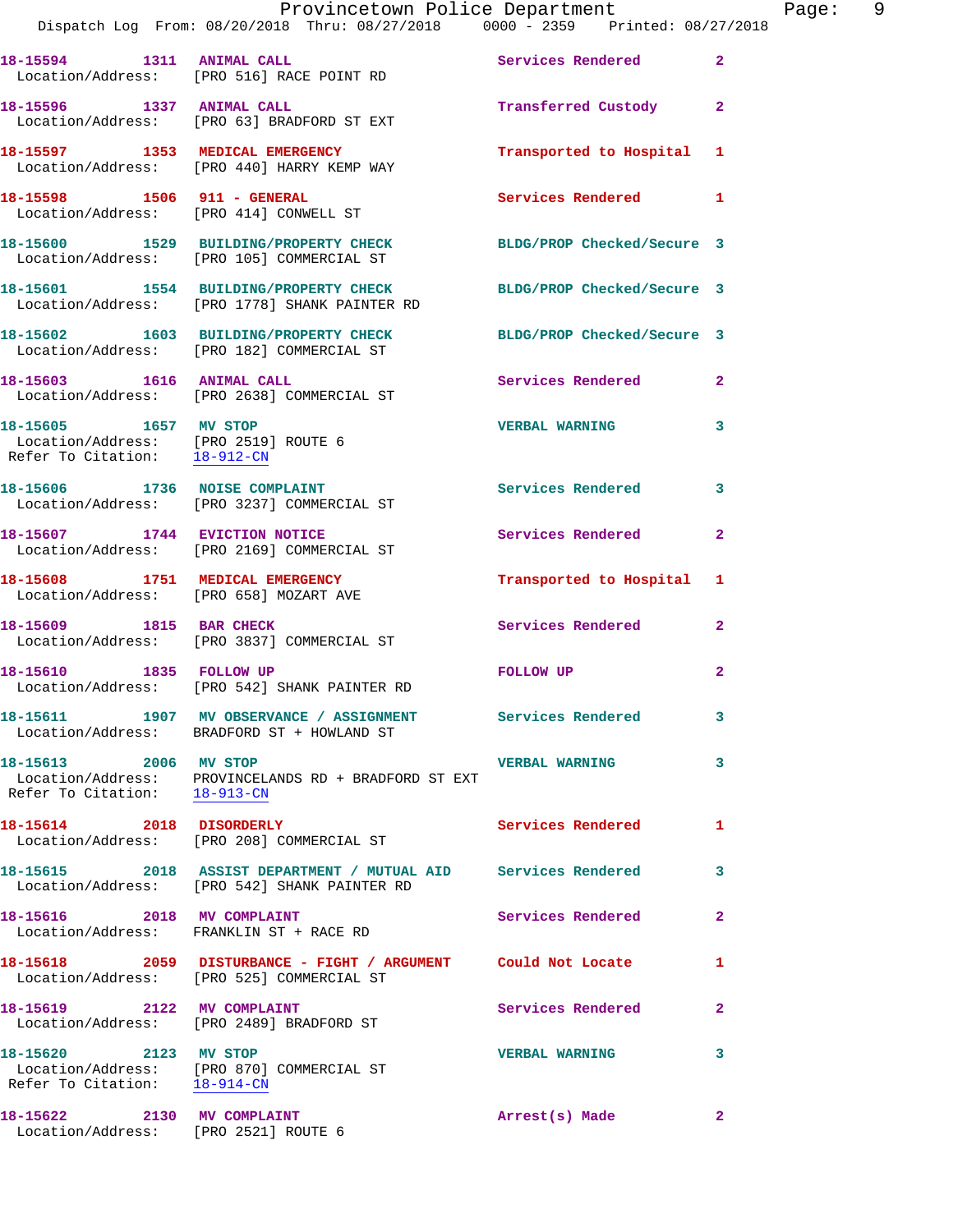Refer To Citation: T1244207 Refer To Arrest: 18-197-AR

| 18-15621 2133 MEDICAL EMERGENCY              | Location/Address: [PRO 527] RYDER ST EXT                                            | <b>Services Rendered</b>   | $\mathbf{1}$   |
|----------------------------------------------|-------------------------------------------------------------------------------------|----------------------------|----------------|
| 18-15623 2210 DISORDERLY                     | Location/Address: [PRO 2543] MACMILLAN WHARF                                        | <b>Services Rendered</b>   | $\mathbf{1}$   |
| 18-15626  2301  ALARM - GENERAL              | Location/Address: [PRO 515] RACE POINT RD                                           | Referred to Other Agency 1 |                |
| 18-15628 2308 FOLLOW UP                      | Location/Address: [PRO 165] COMMERCIAL ST                                           | Services Rendered          | $\overline{2}$ |
| 18-15629 2315 BAR CHECK                      | Location/Address: [PRO 3432] COMMERCIAL ST                                          | No Action Required         | $\overline{2}$ |
| 18-15630 2315 BAR CHECK<br>Location/Address: | [PRO 2832] COMMERCIAL ST                                                            | No Action Required         | $\mathbf{2}$   |
| 18-15631 2316 BAR CHECK<br>Location/Address: | [PRO 221] COMMERCIAL ST                                                             | No Action Required         | $\overline{2}$ |
|                                              | 18-15632 2332 BUILDING/PROPERTY CHECK<br>Location/Address: [PRO 1638] COMMERCIAL ST | BLDG/PROP Checked/Secure 3 |                |
| 18-15633<br>2337                             | B & E / BURGLARY                                                                    | <b>Services Rendered</b>   | $\overline{a}$ |

Location/Address: [PRO 262] CENTER ST

## **For Date: 08/24/2018 - Friday**

| 18-15634 0003 ANIMAL CALL                                         | Location/Address: [PRO 2271] PLEASANT ST                                                                             | Services Rendered          | $\mathbf{2}$   |
|-------------------------------------------------------------------|----------------------------------------------------------------------------------------------------------------------|----------------------------|----------------|
| 18-15635 0028 MV STOP                                             | Location/Address: BRADFORD ST + HANCOCK ST<br>Refer To Citation: $\frac{18-915-CN}{18-915-CN}$                       | <b>VERBAL WARNING</b>      | $\mathbf{3}$   |
| 18-15636 0033 FOLLOW UP<br>Location/Address: [PRO 414] CONWELL ST |                                                                                                                      | No Action Required         | $\overline{2}$ |
| 18-15641 0125 MV STOP<br>Refer To Citation: 18-916-CN             | Location/Address: [PRO 2577] BRADFORD ST                                                                             | <b>VERBAL WARNING</b>      | $\mathbf{3}$   |
|                                                                   | 18-15643      0136   MV OBSERVANCE / ASSIGNMENT      Services Rendered<br>Location/Address: BRADFORD ST + RYDER ST   |                            | $\mathbf{3}$   |
|                                                                   | 18-15642      0141   MV OBSERVANCE / ASSIGNMENT      Services Rendered<br>Location/Address: HOWLAND ST + BRADFORD ST |                            | $\mathbf{3}$   |
| Location/Address:                                                 | 18-15644 0149 MEDICAL EMERGENCY<br>[PRO 72] PROVINCELANDS RD                                                         | Transported to Hospital 1  |                |
|                                                                   | 18-15646 0201 BUILDING/PROPERTY CHECK<br>Location/Address: [PRO 3151] COMMERCIAL ST                                  | BLDG/PROP Checked/Secure 3 |                |
| Location/Address:                                                 | 18-15647 0225 BUILDING/PROPERTY CHECK<br>[PRO 2728] COMMERCIAL ST                                                    | BLDG/PROP Checked/Secure 3 |                |
| Location/Address:                                                 | 18-15648 0244 BUILDING/PROPERTY CHECK<br>[PRO 444] HIGH POLE HILL                                                    | BLDG/PROP Checked/Secure 3 |                |
|                                                                   | 18-15649 0307 BUILDING/PROPERTY CHECK<br>Location/Address: [PRO 835] COMMERCIAL ST                                   | BLDG/PROP Checked/Secure 3 |                |
| Location/Address:                                                 | 18-15650 0400 MEDICAL EMERGENCY<br>[PRO 2977] COMMERCIAL ST                                                          | Transported to Hospital 1  |                |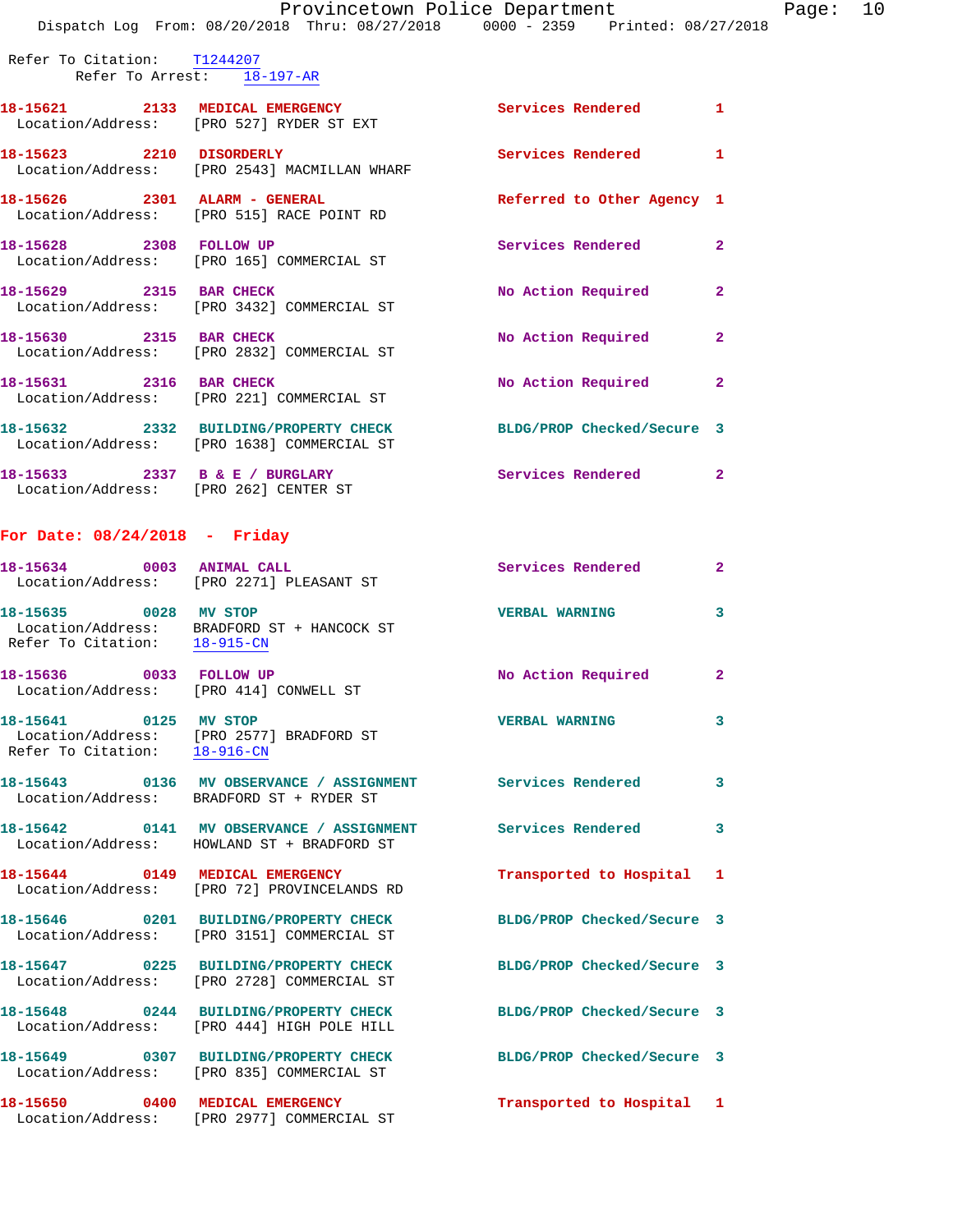|                                                                                               | Provincetown Police Department<br>Dispatch Log From: 08/20/2018 Thru: 08/27/2018   0000 - 2359   Printed: 08/27/2018 |                            |              | Page: 11 |  |
|-----------------------------------------------------------------------------------------------|----------------------------------------------------------------------------------------------------------------------|----------------------------|--------------|----------|--|
|                                                                                               | 18-15653 0454 BUILDING/PROPERTY CHECK BLDG/PROP Checked/Secure 3<br>Location/Address: [PRO 99] COMMERCIAL ST         |                            |              |          |  |
| Location/Address: ROUTE 6 + SNAIL RD                                                          | 18-15654 0501 MV OBSERVANCE / ASSIGNMENT Services Rendered 3                                                         |                            |              |          |  |
|                                                                                               | 18-15655 0559 BUILDING/PROPERTY CHECK Services Rendered<br>Location/Address: [PRO 433] RYDER ST EXT                  |                            | 3            |          |  |
|                                                                                               | 18-15656 0605 PARK, WALK & TALK 1988 Services Rendered 2<br>Location/Address: [PRO 2426] COMMERCIAL ST               |                            |              |          |  |
|                                                                                               | 18-15657 0623 BY-LAW VIOLATION VERBAL WARNING<br>Location/Address: [PRO 2520] PRINCE ST                              |                            | $\mathbf{2}$ |          |  |
| 18-15658 0743 DOG WALK                                                                        | Location/Address: [PRO 542] SHANK PAINTER RD                                                                         | Services Rendered 3        |              |          |  |
|                                                                                               | 18-15659 0754 ESCORT / TRANSPORT Services Rendered<br>Location/Address: [ORL 1] ROCK HARBOR RD                       |                            | 3            |          |  |
|                                                                                               | 18-15660 0847 PARKING COMPLAINT Services Rendered<br>Location/Address: [PRO 2087] HARRY KEMP WAY                     |                            | $\mathbf{3}$ |          |  |
|                                                                                               |                                                                                                                      | Could Not Locate           | $\mathbf{2}$ |          |  |
|                                                                                               | 18-15663 0926 LOST PROPERTY<br>Location/Address: [PRO 542] SHANK PAINTER RD                                          | <b>Services Rendered</b>   | 3            |          |  |
|                                                                                               | 18-15664 1048 LOST PROPERTY<br>Location/Address: [PRO 542] SHANK PAINTER RD                                          | Services Rendered 3        |              |          |  |
| 18-15665 1051 DOG CARE                                                                        | Location/Address: [PRO 542] SHANK PAINTER RD                                                                         | Services Rendered          | 3            |          |  |
|                                                                                               | 18-15666 1056 LOST PROPERTY<br>Location/Address: [PRO 542] SHANK PAINTER RD                                          | Services Rendered 3        |              |          |  |
|                                                                                               | 18-15667 1058 MEDICAL EMERGENCY<br>Location/Address: [PRO 2483] COMMERCIAL ST                                        | Transported to Hospital 1  |              | 3        |  |
|                                                                                               | 18-15668 1123 BUILDING/PROPERTY CHECK<br>Location/Address: [PRO 3259] MACMILLAN WHARF                                | BLDG/PROP Checked/Secure 3 |              |          |  |
| 18-15669 1139 ANIMAL CALL                                                                     | Location/Address: [PRO 526] RYDER ST EXT                                                                             | <b>GONE ON ARRIVAL</b>     | $\mathbf{2}$ |          |  |
| 18-15671 1159 MV COLLISION<br>Location/Address: COMMERCIAL ST<br>Refer To Accident: 18-106-AC |                                                                                                                      | Services Rendered          | 1            |          |  |
| 18-15672 1209 FOLLOW UP                                                                       | Location/Address: [PRO 542] SHANK PAINTER RD                                                                         | FOLLOW UP                  | $\mathbf{2}$ |          |  |
|                                                                                               | 18-15673 1217 BUILDING/PROPERTY CHECK<br>Location/Address: [PRO 3317] CEMETERY RD                                    | BLDG/PROP Checked/Secure 3 |              |          |  |
|                                                                                               | 18-15674 1217 BUILDING/PROPERTY CHECK BLDG/PROP Checked/Secure 3<br>Location/Address: [PRO 3318] CEMETERY RD         |                            |              |          |  |
| Location/Address: COMMERCIAL ST                                                               | 18-15675 1220 ASSIST DEPARTMENT / MUTUAL AID BLDG/PROP Checked/Secure 3                                              |                            |              |          |  |
|                                                                                               | 18-15676 1225 TRAFFIC CONTROL<br>Location/Address: CENTER ST + COMMERCIAL ST                                         | Services Rendered          | 3            |          |  |
|                                                                                               | 18-15677 1245 SERVICE CALL - POLICE 2012 Services Rendered<br>Location/Address: [PRO 3296] SHANK PAINTER RD          |                            | 3            |          |  |

**18-15679 1304 MEDICAL EMERGENCY Transported to Hospital 1**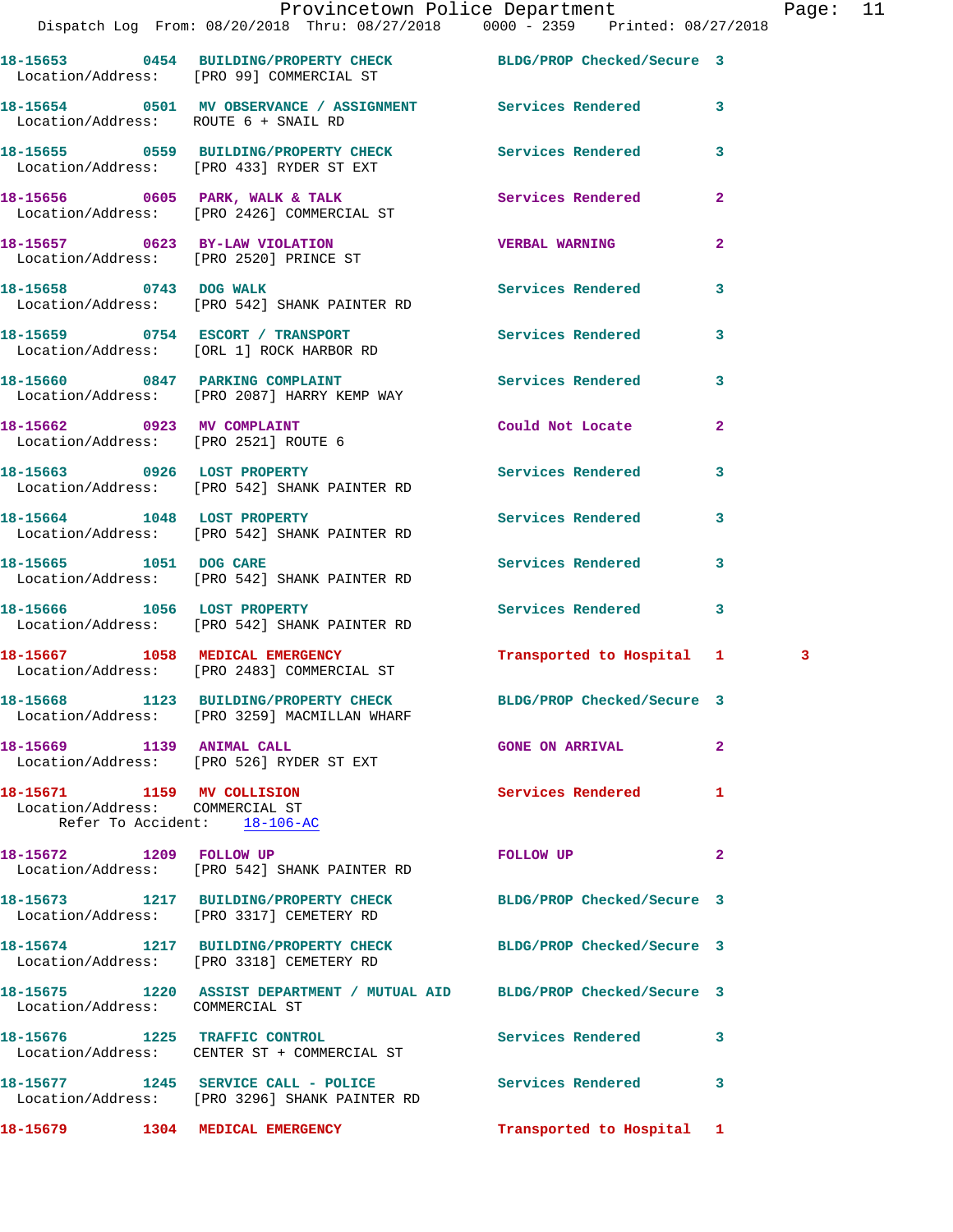|                                                                    | Provincetown Police Department<br>Dispatch Log From: 08/20/2018 Thru: 08/27/2018 0000 - 2359 Printed: 08/27/2018 |                            |                |
|--------------------------------------------------------------------|------------------------------------------------------------------------------------------------------------------|----------------------------|----------------|
|                                                                    | Location/Address: [PRO 440] HARRY KEMP WAY                                                                       |                            |                |
|                                                                    | 18-15680 1307 SUSPICIOUS ACTIVITY<br>Location/Address: [PRO 269] COMMERCIAL ST                                   | SPOKEN TO                  | $\mathbf{2}$   |
| 18-15681 1314 PARKING COMPLAINT<br>Location/Address: COMMERCIAL ST |                                                                                                                  | <b>Services Rendered</b>   | 3              |
|                                                                    | 18-15685 1327 GENERAL INFO<br>Location/Address: [PRO 542] SHANK PAINTER RD                                       | Services Rendered          | 3              |
|                                                                    | 18-15684 1354 BUILDING/PROPERTY CHECK<br>Location/Address: [PRO 105] COMMERCIAL ST                               | BLDG/PROP Checked/Secure 3 |                |
| Location/Address: ROUTE 6 + SNAIL RD                               | 18-15683 1355 MV OBSERVANCE / ASSIGNMENT Services Rendered                                                       |                            | 3              |
| 18-15688 1458 SERVE WARRANT<br>Refer To Arrest: 18-199-AR          | Location/Address: [PRO 542] SHANK PAINTER RD                                                                     | Arrest(s) Made             | 3              |
|                                                                    | 18-15689 1519 LOST NY LICENSE<br>Location/Address: [PRO 542] SHANK PAINTER RD                                    | <b>Services Rendered</b>   | 3              |
| 18-15690 1528 MV COLLISION                                         | Location/Address: [PRO 526] RYDER ST EXT                                                                         | Services Rendered          | 1              |
|                                                                    | 18-15691 1530 ALARM - GENERAL<br>Location/Address: [PRO 109] COMMERCIAL ST                                       | Services Rendered          | 1              |
| 18-15692 1636 LOST PROPERTY                                        | Location: [PRO 3431] LOPES SQUARE                                                                                | Services Rendered          | 3              |
|                                                                    | 18-15693 1640 ALARM - GENERAL<br>Location/Address: [PRO 109] COMMERCIAL ST                                       | No Action Required         | 1              |
|                                                                    | 18-15695 1655 MEDICAL EMERGENCY<br>Location/Address: [PRO 183] COMMERCIAL ST                                     | Transported to Hospital    | 1              |
| Location/Address: [PRO VNEW] HOWLAND ST                            | 18-15696 1655 ALARM SOUNDING                                                                                     | <b>Services Rendered</b>   | 1              |
| 18-15697 1720 MV COLLISION                                         | Location/Address: [PRO 3296] SHANK PAINTER RD                                                                    | <b>Services Rendered</b>   |                |
| 18-15698 1727 MV COLLISION                                         | Location/Address: BRADFORD ST + RYDER ST<br>Refer To Accident: 18-107-AC                                         | Citation / Warning Issue 1 |                |
| 18-15699 1800 FOLLOW UP                                            | Location/Address: [PRO 1173] WINTHROP ST                                                                         | FOLLOW UP                  | $\overline{a}$ |
|                                                                    | 18-15700 1821 PARK, WALK & TALK<br>Location/Address: [PRO 105] COMMERCIAL ST                                     | Services Rendered          | 2              |
| 18-15701 1824 DRONE FLIGHT                                         | Location/Address: [PRO 3456] RYDER ST EXT                                                                        | Services Rendered          | $\mathbf{2}$   |
|                                                                    | 18-15702 1917 COMPLAINT - GENERAL<br>Location/Address: [PRO 2935] COMMERCIAL ST                                  | <b>Services Rendered</b>   | 3              |
|                                                                    | 18-15703 1933 LIGHTHOUSE INSPECTION<br>Location/Address: [PRO 2543] MACMILLAN WHARF                              | No Action Required         | 3              |
|                                                                    | 18-15704 1954 BUILDING/PROPERTY CHECK<br>Location/Address: [PRO 105] COMMERCIAL ST                               | BLDG/PROP Checked/Secure 3 |                |
| 18-15705 1955 SHOPLIFTING                                          | Location/Address: [PRO 230] COMMERCIAL ST                                                                        | Services Rendered          | 3              |
|                                                                    | 18-15706 2007 SERVICE CALL - POLICE                                                                              | BLDG/PROP Checked/Secure 3 |                |

Page:  $12$ <br>018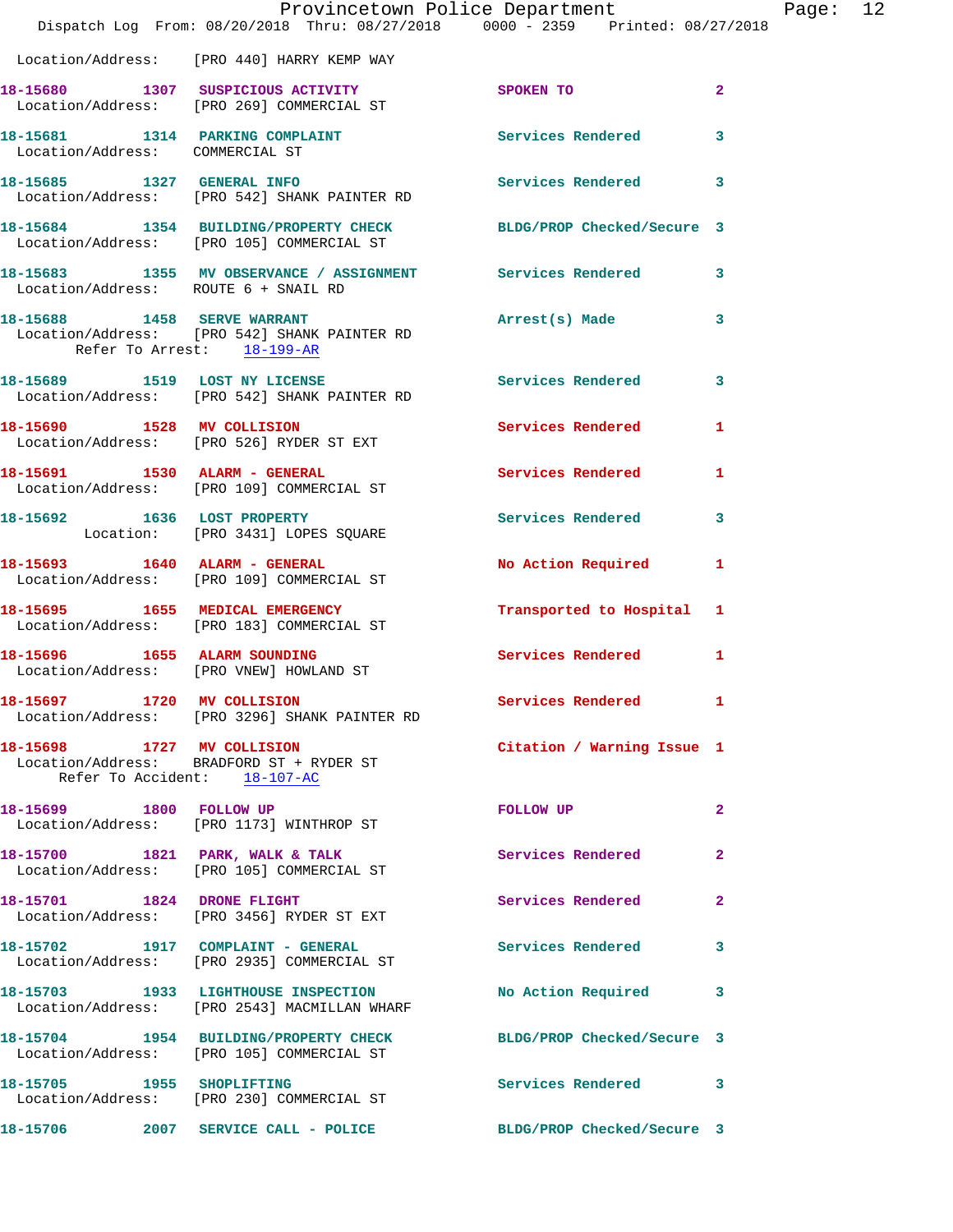|                                                       | Provincetown Police Department<br>Dispatch Log From: 08/20/2018 Thru: 08/27/2018 0000 - 2359 Printed: 08/27/2018                      |                            |              |
|-------------------------------------------------------|---------------------------------------------------------------------------------------------------------------------------------------|----------------------------|--------------|
|                                                       | Location/Address: [PRO 85] COMMERCIAL ST                                                                                              |                            |              |
| Refer To Citation: 18-918-CN                          | 18-15707 2019 MV STOP<br>Location/Address: [PRO 3670] SHANK PAINTER RD                                                                | <b>VERBAL WARNING</b>      | 3            |
|                                                       | 18-15710 2041 MEDICAL EMERGENCY<br>Location/Address: [PRO 3430] COMMERCIAL ST                                                         | Transported to Hospital    | 1            |
|                                                       | 18-15708 2042 MV OBSERVANCE / ASSIGNMENT Services Rendered<br>Location/Address: BRADFORD ST + HOWLAND ST                              |                            | 3            |
| 18-15711 2124 BAR CHECK                               | Location/Address: [PRO 3443] COMMERCIAL ST                                                                                            | BLDG/PROP Checked/Secure 2 |              |
|                                                       | 18-15712 2128 BAR CHECK<br>Location/Address: [PRO 272] COMMERCIAL ST                                                                  | BLDG/PROP Checked/Secure 2 |              |
| 18-15713 2128 BAR CHECK                               | Location/Address: [PRO 399] COMMERCIAL ST                                                                                             | BLDG/PROP Checked/Secure 2 |              |
|                                                       | 18-15714 2241 MEDICAL EMERGENCY<br>Location/Address: WINSLOW ST + BRADFORD ST                                                         | <b>Services Rendered</b>   | 1            |
| 18-15716 2324 MV STOP<br>Refer To Citation: 18-919-CN | Location/Address: [PRO 3456] RYDER ST EXT                                                                                             | <b>VERBAL WARNING</b>      | 3            |
|                                                       | 18-15717 2325 MEDICAL EMERGENCY<br>Location/Address: [PRO 1696] BAYBERRY AVE                                                          | Transported to Hospital    | 1            |
|                                                       | 18-15718 2347 ASSAULT<br>Location/Address: [PRO 399] COMMERCIAL ST                                                                    | SPOKEN TO                  | 1            |
| For Date: $08/25/2018$ - Saturday                     |                                                                                                                                       |                            |              |
|                                                       | 18-15719 0041 MV OBSERVANCE / ASSIGNMENT Services Rendered<br>Location/Address: HOWLAND ST + BRADFORD ST                              |                            | 3            |
| 18-15720 0049 MV STOP<br>Refer To Citation: 18-920-CN | Location/Address: SNAIL RD + COMMERCIAL ST                                                                                            | <b>VERBAL WARNING</b>      | 3            |
|                                                       | 18-15721 0124 MV OBSERVANCE / ASSIGNMENT No Action Required<br>Location/Address: [PRO 1641] BRADFORD ST + STANDISH ST                 |                            | 3            |
|                                                       | 18-15722 0124 DISTURBANCE - FIGHT / ARGUMENT Arrest(s) Made<br>Location/Address: [PRO 527] RYDER ST EXT<br>Refer To Arrest: 18-200-AR |                            | 1            |
| Refer To Arrest: 18-200-AR                            | 18-15724 0127 MEDICAL EMERGENCY<br>Location/Address: [PRO 542] SHANK PAINTER RD                                                       | Transported to Hospital 1  |              |
|                                                       | 18-15723 0157 COMPLAINT - GENERAL<br>Location/Address: [PRO 2543] MACMILLAN WHARF                                                     | <b>SPOKEN TO</b>           | 3            |
| 18-15725 0213 FOLLOW UP                               | Location/Address: [PRO 527] RYDER ST EXT<br>Refer To Arrest: $18-200-R$                                                               | No Action Required         | $\mathbf{2}$ |
| Location/Address: COMMERCIAL ST                       | 18-15726 0715 PARK, WALK & TALK                                                                                                       | Services Rendered          | $\mathbf{2}$ |
|                                                       | 18-15727 0827 ALARM - GENERAL<br>Location/Address: [PRO 109] COMMERCIAL ST                                                            | False Alarm                | 1            |
|                                                       | 18-15728 0830 PARKING COMPLAINT<br>Location/Address: [PRO 2539] RYDER ST EXT                                                          | No Action Required         | 3            |

Page:  $13$ <br> $8$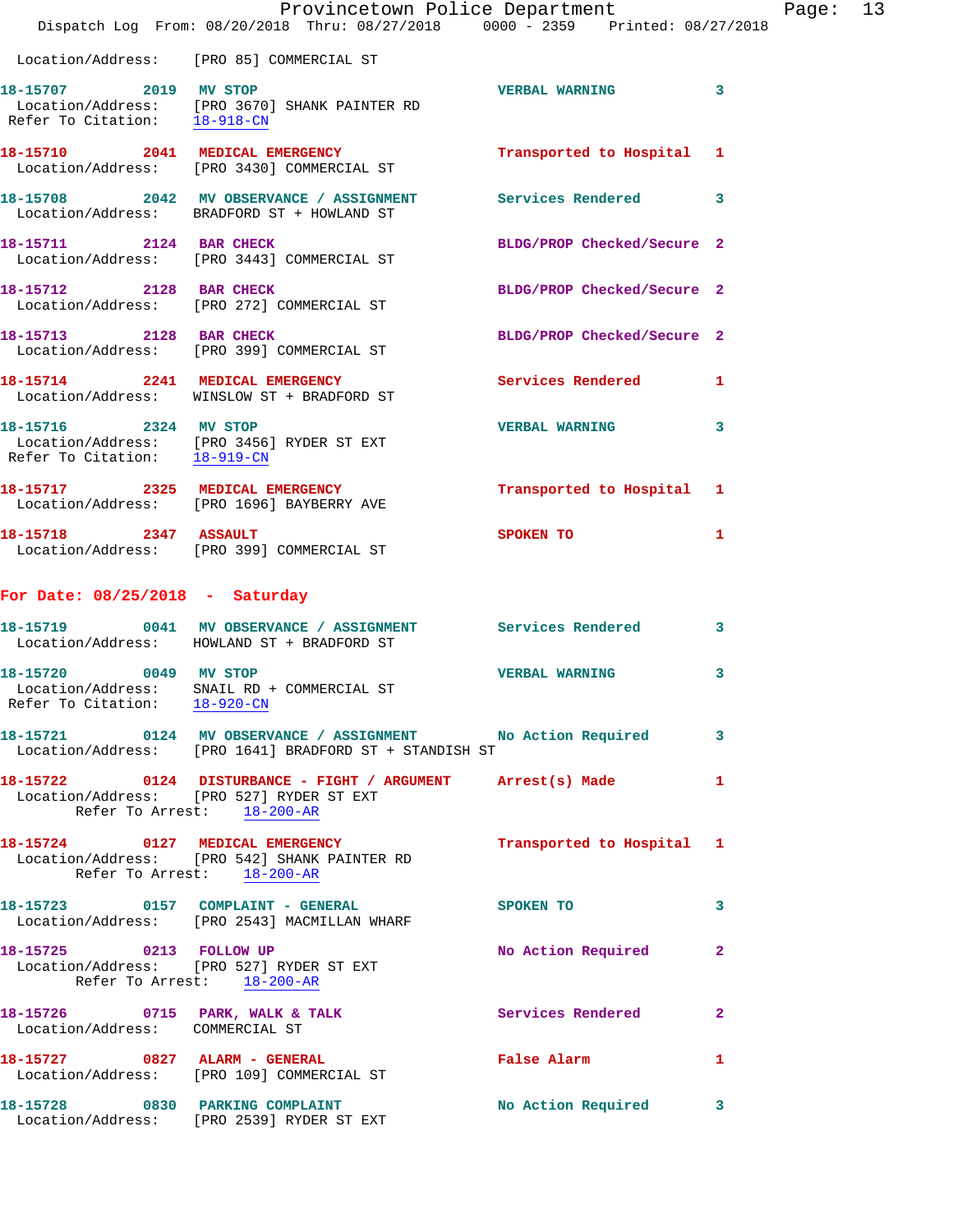|                                    | Provincetown Police Department<br>Dispatch Log From: 08/20/2018 Thru: 08/27/2018   0000 - 2359   Printed: 08/27/2018 |                            |                | Page: 14 |  |
|------------------------------------|----------------------------------------------------------------------------------------------------------------------|----------------------------|----------------|----------|--|
|                                    | Location/Address: [PRO 440] HARRY KEMP WAY                                                                           |                            |                |          |  |
|                                    | 18-15731 1004 ASSIST CITIZEN 5ervices Rendered 3<br>Location/Address: [PRO 1662] PEARL ST                            |                            |                |          |  |
|                                    | 18-15732 1011 LOST PROPERTY<br>Location/Address: [PRO 542] SHANK PAINTER RD                                          | Services Rendered 3        |                |          |  |
|                                    | 18-15735 1030 GENERAL INFO<br>Location/Address: [PRO 488] MAYFLOWER ST                                               |                            | $\mathbf{3}$   |          |  |
|                                    | 18-15733 1046 LOST PROPERTY<br>Location/Address: [PRO 542] SHANK PAINTER RD                                          | Services Rendered 3        |                |          |  |
|                                    | 18-15734 1056 LOST PROPERTY<br>Location/Address: [PRO 542] SHANK PAINTER RD                                          | <b>Services Rendered</b>   | 3              |          |  |
|                                    | 18-15737 1144 MV OBSERVANCE / ASSIGNMENT No Action Required 3<br>Location/Address: BRADFORD ST + HOWLAND ST          |                            |                |          |  |
|                                    | 18-15739 1154 PARK, WALK & TALK 1999 No Action Required<br>Location/Address: [PRO 537] SHANK PAINTER RD              |                            | $\mathbf{2}$   |          |  |
|                                    | 18-15740 1208 MEDICAL EMERGENCY PATIENT REFUSAL 1<br>Location/Address: [PRO 1696] BAYBERRY AVE                       |                            |                |          |  |
|                                    | 18-15742 1239 MEDICAL EMERGENCY<br>Location/Address: [PRO 440] HARRY KEMP WAY                                        | Transported to Hospital 1  |                |          |  |
| Location/Address: SHANK PAINTER RD | 18-15743 1312 MV OBSERVANCE / ASSIGNMENT No Action Required 3                                                        |                            |                |          |  |
| Location/Address: COMMERCIAL ST    | 18-15744 1325 STREET PERFORMER COMPLAINT Services Rendered                                                           |                            | 3              |          |  |
|                                    | 18-15747 1341 DISTURBANCE - FIGHT / ARGUMENT SPOKEN TO<br>Location/Address: [PRO 290] COMMERCIAL ST                  |                            | $\mathbf{1}$   |          |  |
|                                    | 18-15748 1353 MV HIT & RUN<br>Location/Address: [PRO 3296] SHANK PAINTER RD                                          | Services Rendered 2        |                |          |  |
|                                    | 18-15750 1424 HARASSMENT / THREATS<br>Location/Address: [PRO 542] SHANK PAINTER RD                                   | <b>SPOKEN TO</b>           |                |          |  |
| 18-15751 1456 MV COMPLAINT         | Location/Address: [PRO 2543] MACMILLAN WHARF                                                                         | SPOKEN TO                  | $\overline{2}$ |          |  |
| Location/Address: ALDEN ST         | 18-15752 1512 MEDICAL EMERGENCY                                                                                      | Transported to Hospital 1  |                |          |  |
|                                    | 18-15756 1537 FOLLOW UP<br>Location/Address: [PRO 542] SHANK PAINTER RD                                              | SPOKEN TO                  | $\overline{2}$ |          |  |
|                                    | 18-15753 1541 MEDICAL EMERGENCY<br>Location/Address: [PRO 341] COMMERCIAL ST                                         | Transported to Hospital 1  |                |          |  |
|                                    | 18-15754 1608 MEDICAL EMERGENCY<br>Location: [PRO 3431] LOPES SQUARE                                                 | Transported to Hospital 1  |                |          |  |
|                                    | 18-15755 1610 ANIMAL CALL<br>Location/Address: OLD ANN PAGE WAY                                                      | Services Rendered 2        |                |          |  |
|                                    | 18-15758 1700 BUILDING/PROPERTY CHECK<br>Location/Address: [PRO 3259] MACMILLAN WHARF                                | BLDG/PROP Checked/Secure 3 |                |          |  |
| 18-15759 1721 LOST PROPERTY        | Location/Address: [PRO 285] COMMERCIAL ST                                                                            | Services Rendered 3        |                |          |  |
|                                    | 18-15760 1808 FOLLOW UP<br>Location/Address: [PRO 1953] COMMERCIAL ST                                                | Could Not Locate           | $\mathbf{2}$   |          |  |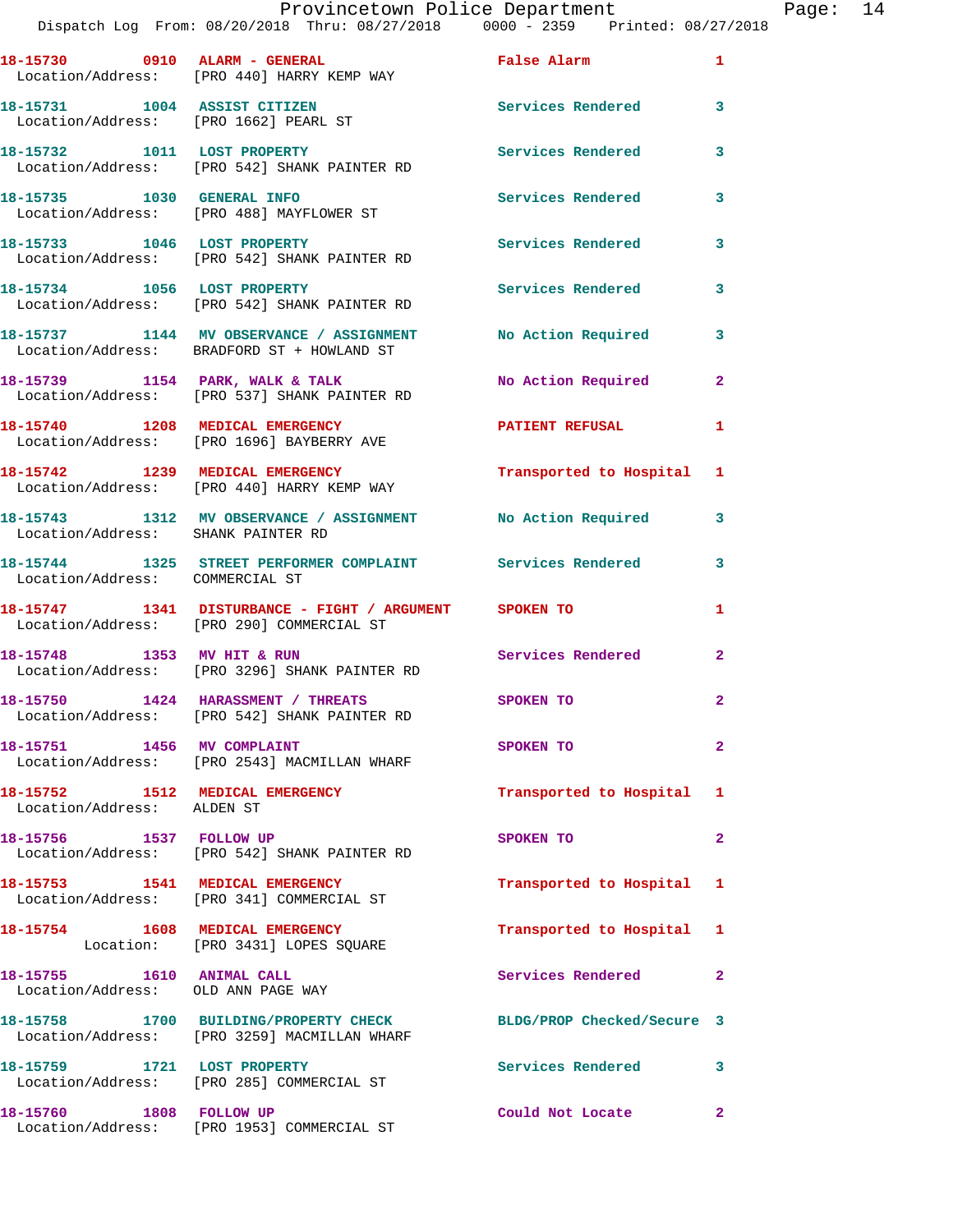|                                                       | 18-15761 1821 FOLLOW UP<br>Location/Address: [PRO 290] COMMERCIAL ST                                          | SPOKEN TO                  | $\mathbf{2}$   |
|-------------------------------------------------------|---------------------------------------------------------------------------------------------------------------|----------------------------|----------------|
|                                                       | 18-15762 1832 MEDICAL EMERGENCY<br>Location/Address: [PRO 542] SHANK PAINTER RD<br>Refer To Arrest: 18-200-AR | PATIENT REFUSAL            | -1             |
|                                                       | 18-15763 1834 BUILDING/PROPERTY CHECK<br>Location/Address: [PRO 3259] MACMILLAN WHARF                         | BLDG/PROP Checked/Secure 3 |                |
| 18-15764 1852 LOST PROPERTY                           | Location/Address: [PRO 542] SHANK PAINTER RD                                                                  | Services Rendered          | $\mathbf{3}$   |
|                                                       | 18-15765 1859 LOST PROPERTY<br>Location/Address: [PRO 146] COMMERCIAL ST                                      | <b>Services Rendered</b>   | 3              |
| 18-15767 1923 LOST PROPERTY                           | Location/Address: [PRO 525] COMMERCIAL ST                                                                     | Services Rendered          | 3              |
|                                                       | 18-15768 2004 SERVICE CALL - POLICE<br>Location/Address: [PRO 185] COMMERCIAL ST                              | <b>Services Rendered</b>   | 3              |
| 18-15770 2015 MV STOP<br>Refer To Citation: 18-921-CN | Location/Address: BRADFORD ST + HIGH POLE HILL                                                                | <b>VERBAL WARNING</b>      | 3              |
|                                                       | 18-15769 2017 MV OBSERVANCE / ASSIGNMENT<br>Location/Address: BRADFORD ST + STANDISH ST                       | Services Rendered          | 3              |
| 18-15772 2101 MEDICAL EMERGENCY                       | Location/Address: [PRO 526] RYDER ST EXT                                                                      | <b>PATIENT REFUSAL</b>     | 1              |
|                                                       | 18-15773 2123 MEDICAL EMERGENCY<br>Location/Address: [PRO 249] COMMERCIAL ST                                  | Transported to Hospital 1  |                |
| 18-15774 2128 MV COMPLAINT                            | Location/Address: [PRO 523] COMMERCIAL ST                                                                     | Services Rendered          | $\mathbf{2}$   |
|                                                       | 18-15775 2136 NOISE COMPLAINT<br>Location/Address: [PRO 253] COMMERCIAL ST                                    | <b>Services Rendered</b>   | 3              |
| 18-15776 2203 FOLLOW UP                               | Location/Address: [PRO 542] SHANK PAINTER RD                                                                  | SPOKEN TO                  | $\overline{a}$ |
|                                                       | 18-15778 2209 BUILDING/PROPERTY CHECK<br>Location/Address: [PRO 1669] BRADFORD ST                             | BLDG/PROP Checked/Secure 3 |                |
|                                                       | 18-15777 2212 BUILDING/PROPERTY CHECK<br>Location/Address: [PRO 3259] MACMILLAN WHARF                         | <b>Services Rendered</b>   | 3              |
| 18-15779 2225 ASSIST CITIZEN                          | Location/Address: [PRO 3702] COMMERCIAL ST                                                                    | <b>Services Rendered</b>   | 3              |
| 18-15783 2320 PARK, WALK & TALK                       | Location/Address: [PRO 3870] COMMERCIAL ST                                                                    | <b>Services Rendered</b>   | $\overline{2}$ |
| 18-15784 2320 MV STOP<br>Refer To Citation: 18-922-CN | Location/Address: [PRO 3670] SHANK PAINTER RD                                                                 | <b>VERBAL WARNING</b>      | 3              |
| For Date: $08/26/2018$ - Sunday                       |                                                                                                               |                            |                |
| 18-15787 0002 COMPLAINT - GENERAL                     |                                                                                                               | Extinguished               | 3              |

 Location/Address: [PRO 2977] COMMERCIAL ST **18-15786 0009 MV OBSERVANCE / ASSIGNMENT No Action Required 3**  Location/Address: [PRO 444] HIGH POLE HILL **18-15789 0033 NOISE COMPLAINT Unfounded 3**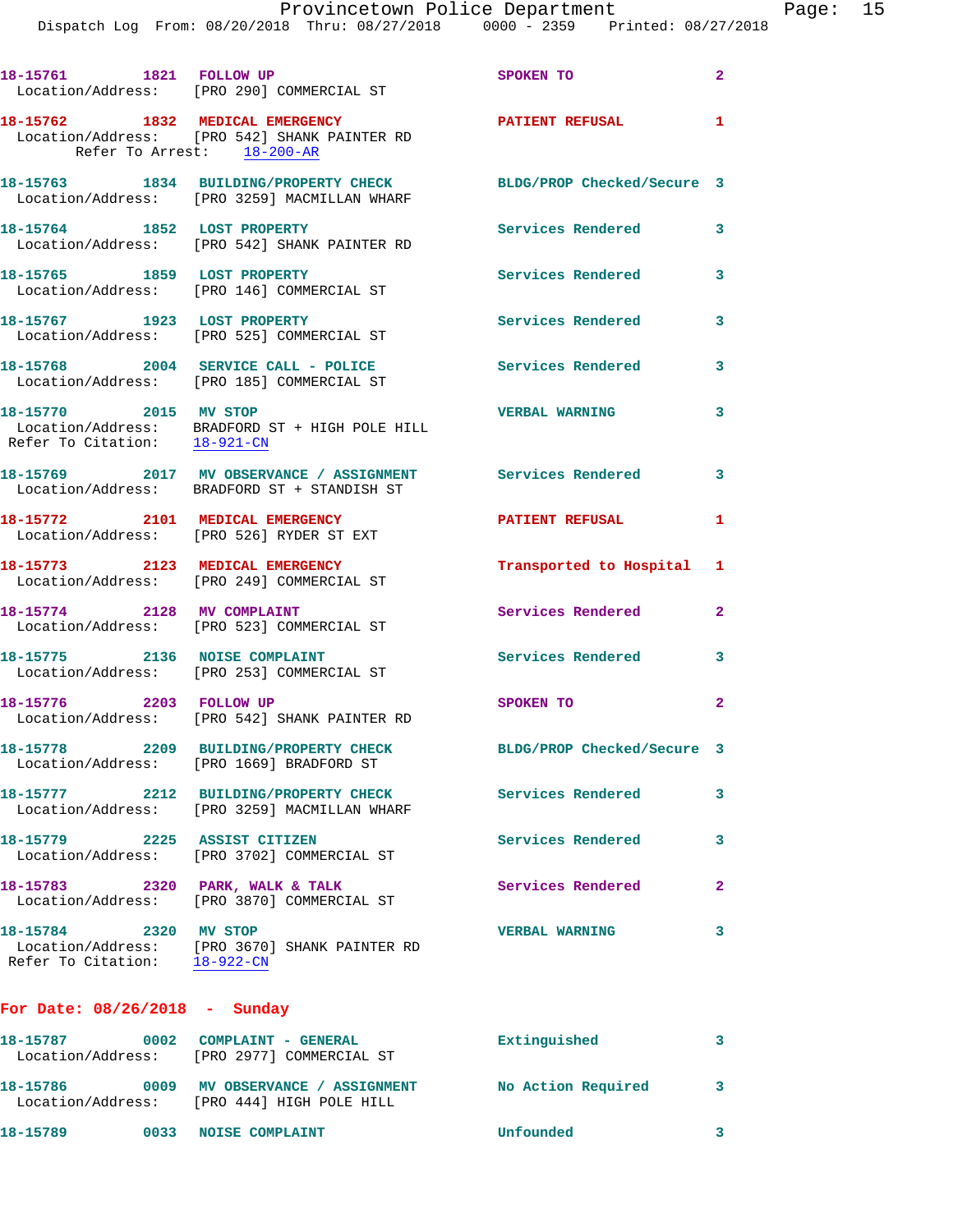|                                                      | Provincetown Police Department<br>Dispatch Log From: 08/20/2018 Thru: 08/27/2018 0000 - 2359 Printed: 08/27/2018      |                            | Page: 16       |  |
|------------------------------------------------------|-----------------------------------------------------------------------------------------------------------------------|----------------------------|----------------|--|
|                                                      | Location/Address: [PRO 1223] COMMERCIAL ST                                                                            |                            |                |  |
|                                                      | 18-15790 0039 MEDICAL EMERGENCY PATIENT REFUSAL Location/Address: [PRO 484] MASONIC PL                                |                            | 1              |  |
|                                                      | 18-15791 0048 DISTURBANCE - FIGHT / ARGUMENT SPOKEN TO<br>Location/Address: BRADFORD ST + CARVER ST                   |                            | 1              |  |
|                                                      |                                                                                                                       |                            | 3              |  |
|                                                      | 18-15795 0740 BUILDING/PROPERTY CHECK Services Rendered<br>Location/Address: [PRO 2494] BRADFORD ST                   |                            | 3              |  |
|                                                      | 18-15796 0742 BUILDING/PROPERTY CHECK<br>Location/Address: [PRO 3737] BRADFORD ST                                     | Services Rendered          | 3              |  |
|                                                      | 18-15797 0755 BUILDING/PROPERTY CHECK Services Rendered<br>Location/Address: [PRO 3259] MACMILLAN WHARF               |                            | 3              |  |
|                                                      | 18-15798 0801 BUILDING/PROPERTY CHECK Services Rendered 3<br>Location/Address: [PRO 526] RYDER ST EXT                 |                            |                |  |
|                                                      | 18-15799 0812 MEDICAL EMERGENCY<br>Location/Address: [PRO 331] COMMERCIAL ST                                          | Transported to Hospital 1  |                |  |
|                                                      | 18-15800 0818 ALARM - FIRE<br>Location/Address: [PRO 155] COMMERCIAL ST                                               | False Alarm                | $\mathbf{1}$   |  |
|                                                      | 18-15804 0916 MV HIT & RUN<br>Location/Address: [PRO 842] COMMERCIAL ST                                               | FOLLOW UP                  | $\mathbf{2}$   |  |
|                                                      | 18-15803 0919 BUILDING/PROPERTY CHECK Services Rendered<br>Location/Address: [PRO 3430] COMMERCIAL ST                 |                            | 3              |  |
|                                                      | 18-15805 0938 BUILDING/PROPERTY CHECK<br>Location/Address: [PRO 3259] MACMILLAN WHARF                                 | Services Rendered          | 3              |  |
|                                                      | 18-15806 0950 BUILDING/PROPERTY CHECK Services Rendered<br>Location/Address: [PRO 2483] COMMERCIAL ST                 |                            | 3              |  |
|                                                      | 18-15807 1017 MV OBSERVANCE / ASSIGNMENT Citation / Warning Issue 3<br>Location/Address: SHANK PAINTER RD + BROWNE ST |                            |                |  |
|                                                      | 18-15809 1033 LOST PROPERTY<br>Location/Address: [PRO 542] SHANK PAINTER RD                                           | <b>Services Rendered</b>   | 3              |  |
| Location/Address: ROUTE 6 + SNAIL RD                 | 18-15808 1036 MV OBSERVANCE / ASSIGNMENT Services Rendered                                                            |                            | 3              |  |
| 18-15810 1037 MV STOP<br>Refer To Citation: R7274192 | Location/Address: COMMERCIAL ST + COTTAGE ST                                                                          | Citation / Warning Issue 3 |                |  |
|                                                      | 18-15811 1041 LOST PROPERTY<br>Location/Address: [PRO 542] SHANK PAINTER RD                                           | Services Rendered          | 3              |  |
|                                                      | 18-15812 1102 MV OBSERVANCE / ASSIGNMENT Services Rendered<br>Location/Address: COMMERCIAL ST + SNAIL RD              |                            | 3              |  |
|                                                      | 18-15813 1128 FOLLOW UP<br>Location/Address: [PRO 1662] PEARL ST                                                      | Services Rendered          | $\overline{2}$ |  |
| 18-15814 1137 TRESPASS                               | Location/Address: [PRO 2181] SHIPS WAY RD                                                                             | Services Rendered          | $\mathbf{2}$   |  |
|                                                      | 18-15815 1155 MEDICAL EMERGENCY<br>Location/Address: [PRO 356] COMMERCIAL ST                                          | PATIENT REFUSAL 1          |                |  |
|                                                      | 18-15816 1211 MEDICAL EMERGENCY<br>Location/Address: [PRO 542] SHANK PAINTER RD                                       | Transported to Hospital 1  |                |  |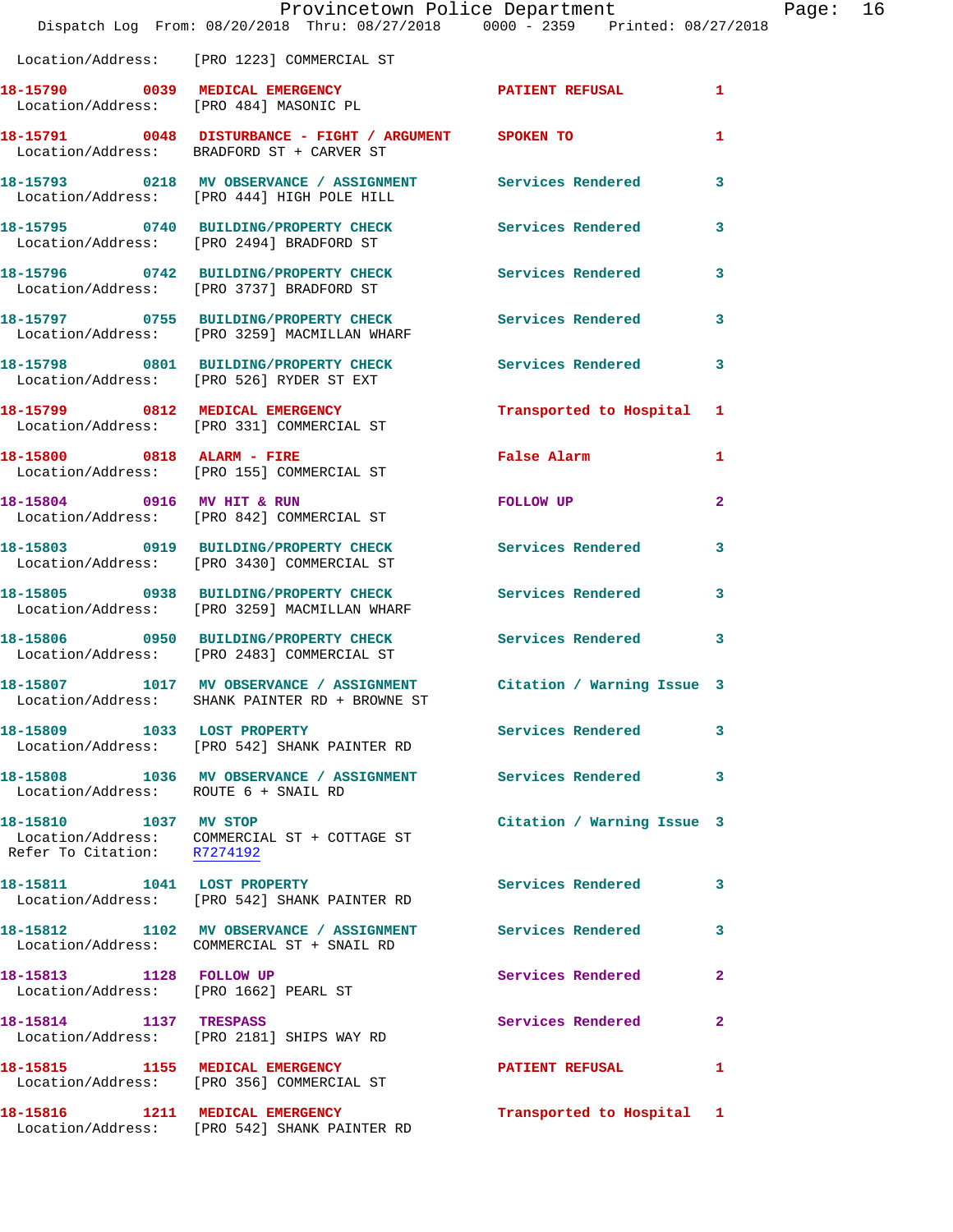|                                                                     | 18-15817 1235 MEDICAL EMERGENCY<br>Location/Address: [PRO 440] HARRY KEMP WAY                                        | Transported to Hospital 1  |                         |
|---------------------------------------------------------------------|----------------------------------------------------------------------------------------------------------------------|----------------------------|-------------------------|
| 18-15819 1308 MV STOP<br>Refer To Citation: 18-923-CN               | Location/Address: BRADFORD ST + COURT ST                                                                             | <b>VERBAL WARNING</b>      | 3                       |
|                                                                     | 18-15825 1552 MV OBSERVANCE / ASSIGNMENT Services Rendered 3<br>Location/Address: [PRO 537] SHANK PAINTER RD         |                            |                         |
|                                                                     | $18-15826$ 1619 PARK, WALK & TALK<br>Location/Address: [PRO 182] COMMERCIAL ST                                       | Services Rendered          | $\mathbf{2}$            |
| 18-15832 1715 ALARM - FIRE<br>Location/Address: [PRO 2215] OPPEN LN |                                                                                                                      | Services Rendered          | $\mathbf{1}$            |
|                                                                     | 18-15834 1759 MV COMPLAINT<br>Location/Address: [PRO 1296] BRADFORD ST                                               | SPOKEN TO                  | $\overline{2}$          |
|                                                                     | 18-15835 1840 MEDICAL EMERGENCY<br>Location/Address: [PRO 542] SHANK PAINTER RD                                      | Transported to Hospital 1  |                         |
|                                                                     | 18-15836 2011 DISTURBANCE - FIGHT / ARGUMENT Services Rendered<br>Location/Address: [PRO 526] RYDER ST EXT           |                            | $\mathbf{1}$            |
|                                                                     | 18-15837 2017 911 - GENERAL<br>Location/Address: [PRO 1805] COMMERCIAL ST                                            | Services Rendered          | $\mathbf{1}$            |
| 18-15839 2114 LOST PROPERTY                                         | Location/Address: [PRO 542] SHANK PAINTER RD                                                                         | <b>Services Rendered</b>   | $\overline{\mathbf{3}}$ |
|                                                                     | 18-15840 2129 MEDICAL EMERGENCY<br>Location/Address: [PRO 1159] WINSLOW ST                                           | <b>PATIENT REFUSAL</b>     | 1                       |
| 18-15841 2151 HAZARDS                                               | Location/Address: [PRO 105] COMMERCIAL ST                                                                            | Services Rendered 2        |                         |
|                                                                     | 18-15842 2159 BUILDING/PROPERTY CHECK<br>Location/Address: [PRO 519] RACE POINT RD                                   | BLDG/PROP Checked/Secure 3 |                         |
| 18-15843 2316 LOST PROPERTY                                         | Location/Address: [PRO 105] COMMERCIAL ST                                                                            | Services Rendered 3        |                         |
| Location/Address: COMMERCIAL ST                                     | 18-15845 2346 DISTURBANCE - FIGHT / ARGUMENT Services Rendered 1                                                     |                            |                         |
|                                                                     | 18-15846 2352 MEDICAL EMERGENCY<br>Location/Address: JOHNSON ST + COMMERCIAL ST                                      | <b>PATIENT REFUSAL</b>     | $\mathbf{1}$            |
| For Date: $08/27/2018$ - Monday                                     |                                                                                                                      |                            |                         |
| Location/Address: [PRO 2519] ROUTE 6                                |                                                                                                                      | Services Rendered          | 3                       |
|                                                                     | 18-15848 0059 MV OBSERVANCE / ASSIGNMENT Services Rendered<br>Location/Address: BRADFORD ST + RYDER ST               |                            | 3                       |
|                                                                     | 18-15849      0111   MV OBSERVANCE / ASSIGNMENT      Services Rendered<br>Location/Address: HOWLAND ST + BRADFORD ST |                            | 3                       |
|                                                                     | 18-15850 0130 BUILDING/PROPERTY CHECK<br>Location/Address: [PRO 3259] MACMILLAN WHARF                                | <b>Services Rendered</b>   | 3                       |
| 18-15851 0139 NOISE COMPLAINT                                       | Location/Address: [PRO 872] COMMERCIAL ST                                                                            | Could Not Locate           | 3                       |

**18-15852 0205 MV OBSERVANCE / ASSIGNMENT Services Rendered 3** 

Location/Address: [PRO 413] CONWELL ST